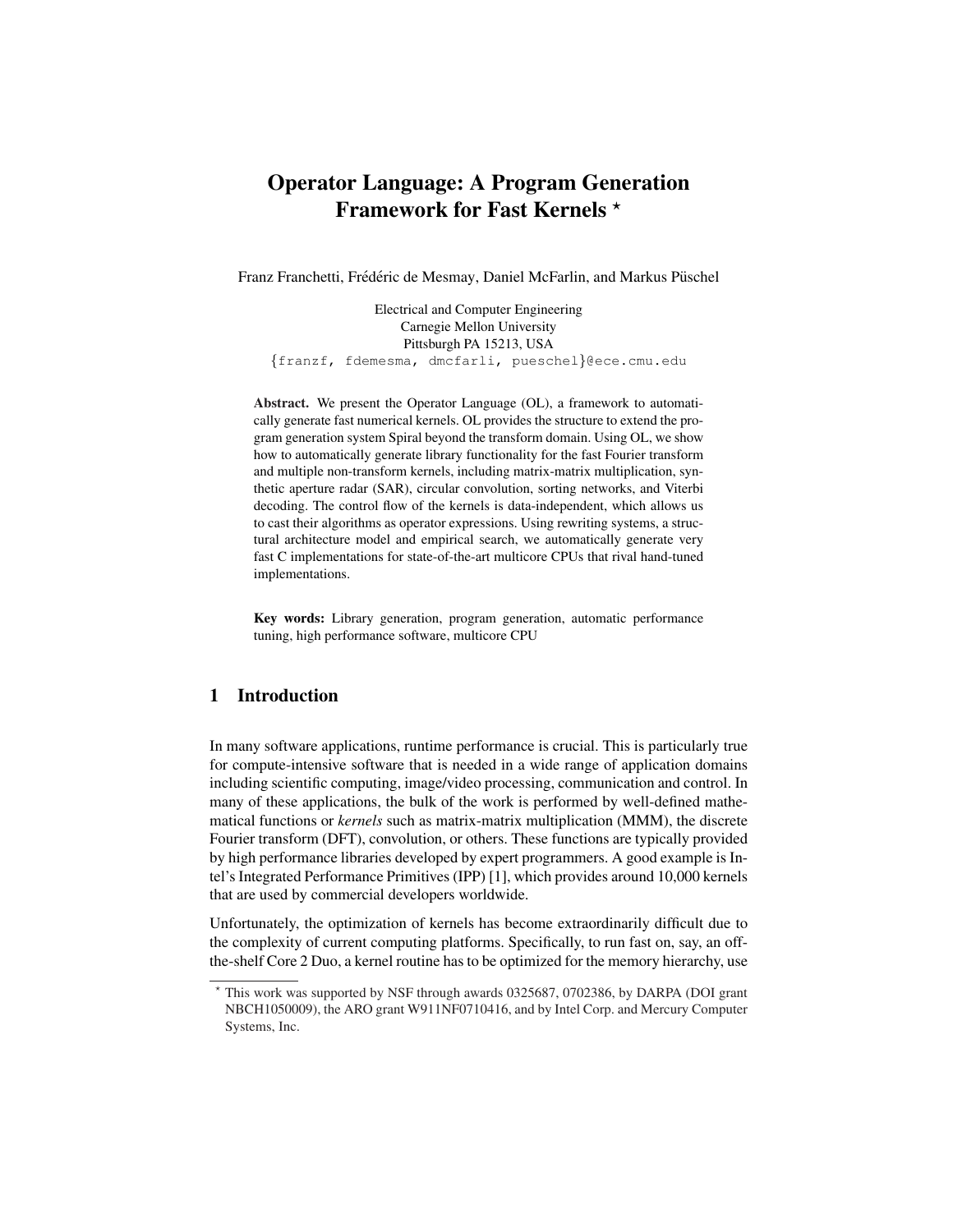SSE vector instructions, and has to be multithreaded. Without these optimizations, the performance loss can be significant. To illustrate this, we show in Fig. 1 the performance of four implementations of MMM (all compiled with the latest Intel compiler) measured in giga-floating point operations per second (Gflop/s). At the bottom is a naive triple loop. Optimizing for the memory hierarchy yields about 20x improvement, explicit use of SSE instructions another 2x, and threading for 4 cores another 4x for a total of 160x.



**Matrix-Matrix Multiplication (MMM) on 2 x Core 2 Extreme 3 GHz Performance [Gflop/s]**

Fig. 1. Performance of four double precision implementations of matrix-matrix multiplication. The operations count is exactly the same. The plot is taken from [2].

In other words, the compiler cannot perform the necessary optimizations for two main reasons. First, many optimizations require high level algorithm or domain knowledge; second, there are simply too many optimization choices that a (deterministic) compiler cannot explore. So the optimization is left with the programmer and is often platform specific, which means it has to be repeated whenever a new platform is released.

We believe that the above poses an ideal scenario for the application of domain-specific languages (DSLs) and program generation techniques to automatically generate fast code for kernel functions directly from a specification. First, many kernel functions are fixed which helps with the design of a language describing their algorithms, and available algorithms have to be formalized only once. Second, since many optimizations require domain knowledge, there is arguably no way around a DSL if automation is desired. Third, the problem has real-world relevance and also has to address the very timely issue of parallelism.

Contribution of this paper. In this paper we present a program generation framework for kernel functions such as MMM, linear transforms (e.g. DFT), Viterbi decoding, and others. The generator produces code directly from a kernel specification and the performance of the code is, for the kernels considered, often competitive with the best available hand-written implementations. We briefly discuss the main challenges and how they are addressed by our approach:

– *Algorithm generation.* We express algorithms at a high abstraction level using a DSL called operator language (OL). Since our domain is mathematical, OL is de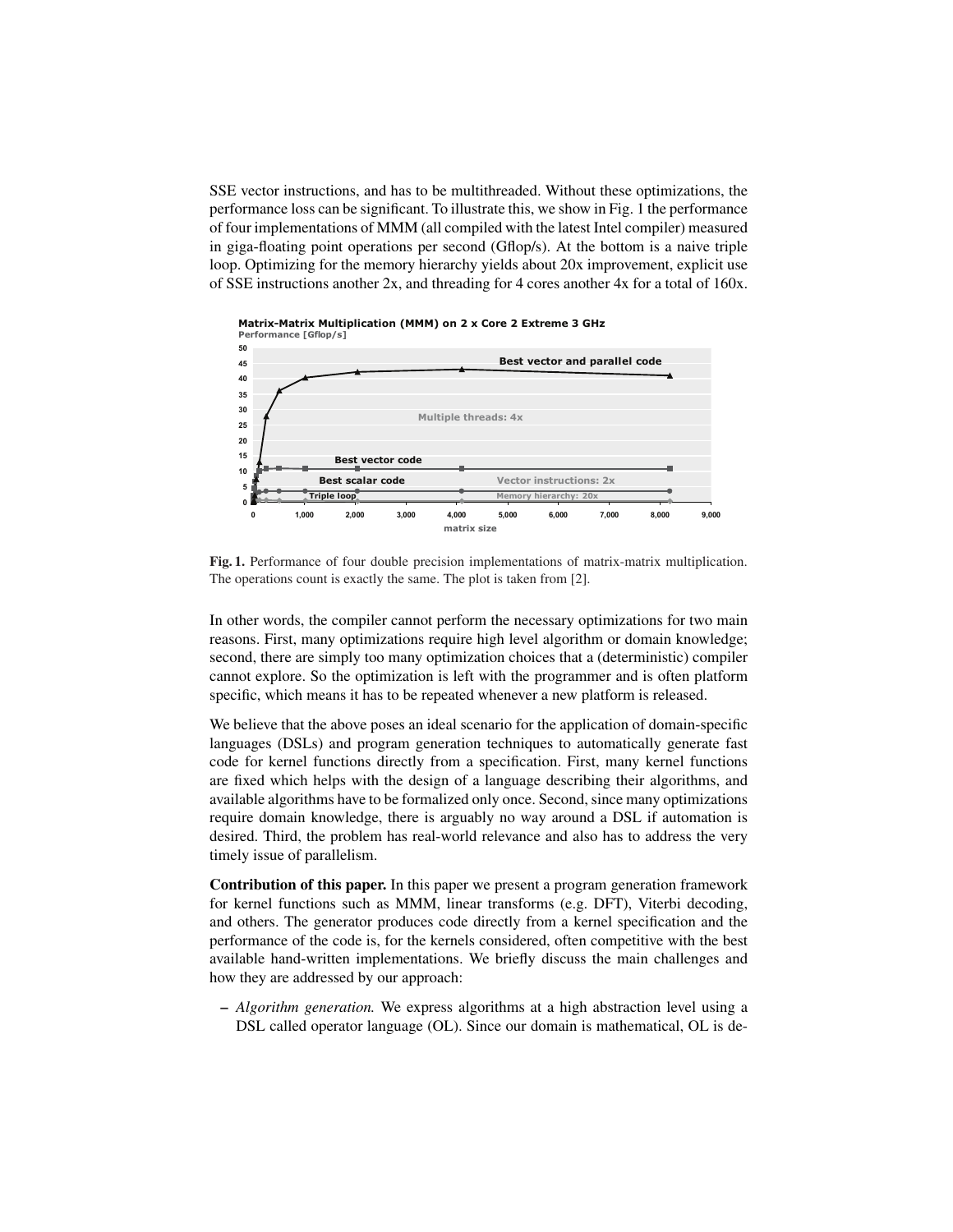rived from mathematics and it is declarative in that it describes the structure of a computation in an implementation-independent form. Divide-and-conquer algorithms are described as OL breakdown rules. By recursively applying these rules a space of algorithms for a desired kernel can be generated. The OL compiler translates OL into actual C code.

– *Algorithm optimization* We describe platforms using a very small set of parameters such as the vector datatype length or the number of processors. Then we identify OL optimization rules that restructure algorithms. Using these rules together with the breakdown rules yields optimized algorithms. It is an example of rule-based programming and effectively solves the problem of domain specific optimizations. Beyond that, we explore and time choices for further optimization.

Our approach has to date a number of limitations. First, we require that the kernels are for fixed input size. Second, the kernels have to be input data independent. Third, the algorithms for a kernel have to possess a suitable structure to be handled efficiently.

This paper builds on our prior work on Spiral, which targets program generation for linear transforms based on the language SPL [3–6]. Here we show for the first time how to go beyond this domain by extending SPL to OL using a few kernels as examples.

Related work. The area of program generation (also called generative programming) has gained considerable interest in recent years [7–11]. The basic goal is to reduce the development, maintenance, and analysis of software. Among the key tools for achieving these goals, domain-specific languages provide a compact representation that raises the level of abstraction for specific problems and hence enables the manipulation of programs [12–16]. However, this work has to date rarely considered numerical problems and focused on correctness rather than performance.

ATLAS [17] is an automatic performance tuning system that optimizes basic linear algebra functionality (BLAS) using a code generator to generate kernels that are used in a blocked parameterized library. OSKI (and its predecessor Sparsity) [18] is an automatic performance tuning system for matrix-vector multiplication for sparse matrices. The adaptive FFT library FFTW [19] implements an adaptive version of the Cooley-Tukey FFT algorithm. It contains automatically generated code blocks (codelets) [20]. The TCE [21] automates implementing tensor contraction equations used in quantum chemistry. FLAME [22] automates the derivation and implementation of dense linear algebra algorithms.

Our approach draws inspiration and concepts from symbolic computation and rulebased programming. Rewriting systems are reviewed in [23]. Logic programming is discussed in [24]. An overview of functional programming can be found in [25].

## 2 Program Generation Framework for Fast Kernels

The goal of this paper is to develop a program generator for high performance kernels. A kernel is a fixed function that is used as library routine in different important applica-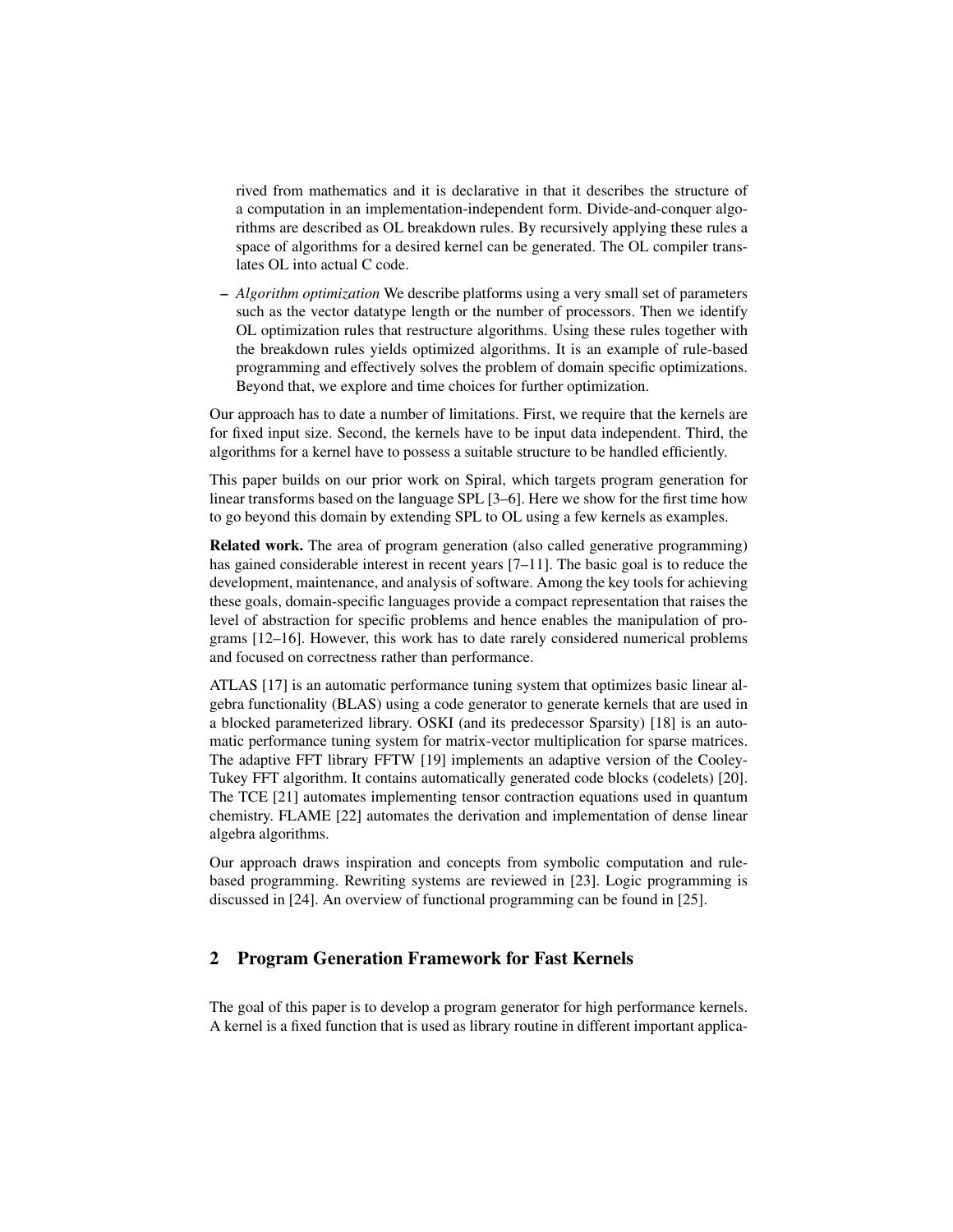

Fig. 2. Our approach to program generation: The spaces of architectures (left) and algorithms (right) are abstracted and joined using the operator language framework.

tions. We require that the input size for the kernel is fixed. Examples of kernels include a discrete Fourier transform for input size 64 or the multiplication of two  $8 \times 8$  matrices.

To achieve high performance, our generator produces programs that are optimized to the specifics of the targeted computing platform. This includes tuning to the memory hierarchy and the efficient use of vector instructions and threading (if available). To do this efficiently, a few platform parameters are provided to the generator and the platform is assumed to be available for benchmarking of the generated code, so an exploration of alternatives is possible.

In summary, the input to our generator is a kernel specification (e.g.,  $DFT_{64}$ ) and platform parameters (e.g., 2 cores); the output is a fast C function for the kernel. Performance is achieved through both structural optimization of available algorithms based on the platform parameters and search over alternatives for the fastest. Intuitively, the search optimizes for the memory hierarchy by considering different divide-and-conquer strategies.

Fig. 2 shows a very high level description of our approach, which consists of three key components: 1) A DSL called operator language (OL) to describe algorithms for kernels (right bubble); 2) the use of tags to describe architecture features (left bubble); 3) a common abstraction of architecture and algorithms using tagged OL. We briefly describe the three components and then give detailed explanations in separate subsections.

Operator language (OL): Kernels and algorithms. OL is a mathematical DSL to describe structured divide-and-conquer algorithms for data-independent kernels. These algorithms are encoded as breakdown rules and included into our generator. By recursively applying these rules, the generator can produce a large space of alternative algorithms for the desired kernel. OL is platform-independent and declarative in nature; it is an extension of SPL [3, 4] that underlies Spiral.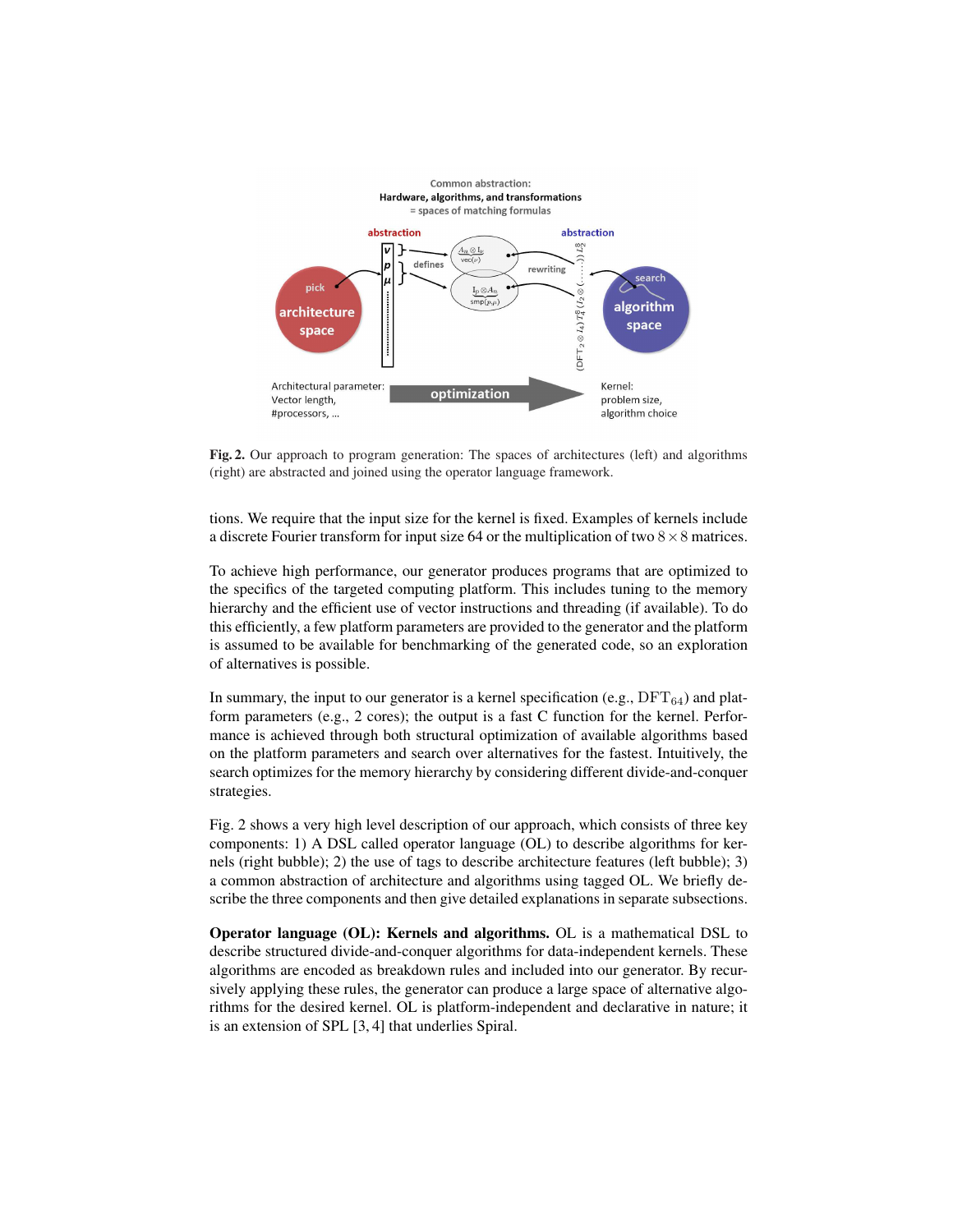Hardware abstraction: Tags. We divide hardware features into parameterized paradigms. In this paper we focus on two examples: vector processing abilities (e.g., SSE on Intel P4 and later) with vector length  $\nu$ , and shared memory parallelism with p cores.

Common abstraction: Tagged operator language. The key challenge in achieving performance is to optimize algorithms for a given paradigm. We do this in steps. First, we introduce the hardware paradigms as tags in OL. Second, we identify basic OL expressions that can be efficiently implemented on that paradigm. These will span a sublanguage of OL that can be implemented efficiently. Finally, we add generic OL rewriting rules in addition to the breakdown rules describing algorithms. The goal is that the joint set of rules now produces structurally optimized algorithms for the desired kernel. If there are still choices, feedback driven search is used to find the fastest solution.

Besides the above, our generator requires a compiler that translates OL into actual C, performing additional low level optimizations (Section 3). However, the focus of this paper is the OL framework described next in detail.

#### 2.1 Operator Language: Kernels and Algorithms

In this section we introduce the Operator Language (OL), a domain-specific language designed to describe structured algorithms for data-independent kernel functions. The language is declarative in that it describes the structure of the dataflow and the data layout of a computation, thus enabling algorithm manipulation and structural optimization at a high level of abstraction. OL is a generalization of SPL [3, 4], which is designed for linear transforms.

The main building blocks of OL are *operators*, combined into *operator formulas* by *higher-order operators*. We use OL to describe recursive (divide-and-conquer) algorithms for important kernels as *breakdown rules*. The combination of these rules then produces a space of alternative algorithms for this kernel.

**Operators.** Operators are *n*-ary functions on vectors: an operator of arity  $(r, s)$  consumes  $r$  vectors and produces  $s$  vectors. An operator can be (multi)linear or not. Linear operators of arity  $(1, 1)$  are precisely linear transforms, i.e., mappings  $x \mapsto Mx$ , where  $M$  is a fixed matrix. We often refer to linear transforms as matrices. When necessary, we will denote  $A_{m \times n \to p}$  an operator A going from  $\mathbb{C}^m \times \mathbb{C}^n$  into  $\mathbb{C}^p$ .

Matrices are viewed as vectors stored linearized in memory in row major order. For example, the operator that transposes an  $m \times n$  matrix<sup>1</sup>, denoted by  $L_n^{mn}$ , is of arity  $(1, 1)$ . Table 1 defines a set of basic operators that we use.

Kernels. In this paper, a computational kernel is an operator for which we want to generate fast code. We will use matrix-matrix multiplication and the discrete Fourier transform as running examples to describe OL concepts. However, we also used OL to capture other kernels briefly introduced later, namely: circular convolution, sorting networks, Viterbi decoding, and synthetic aperture radar (SAR) image formation.

<sup>1</sup> The transposition operator is often referred to as the *stride* permutation or *corner turn*.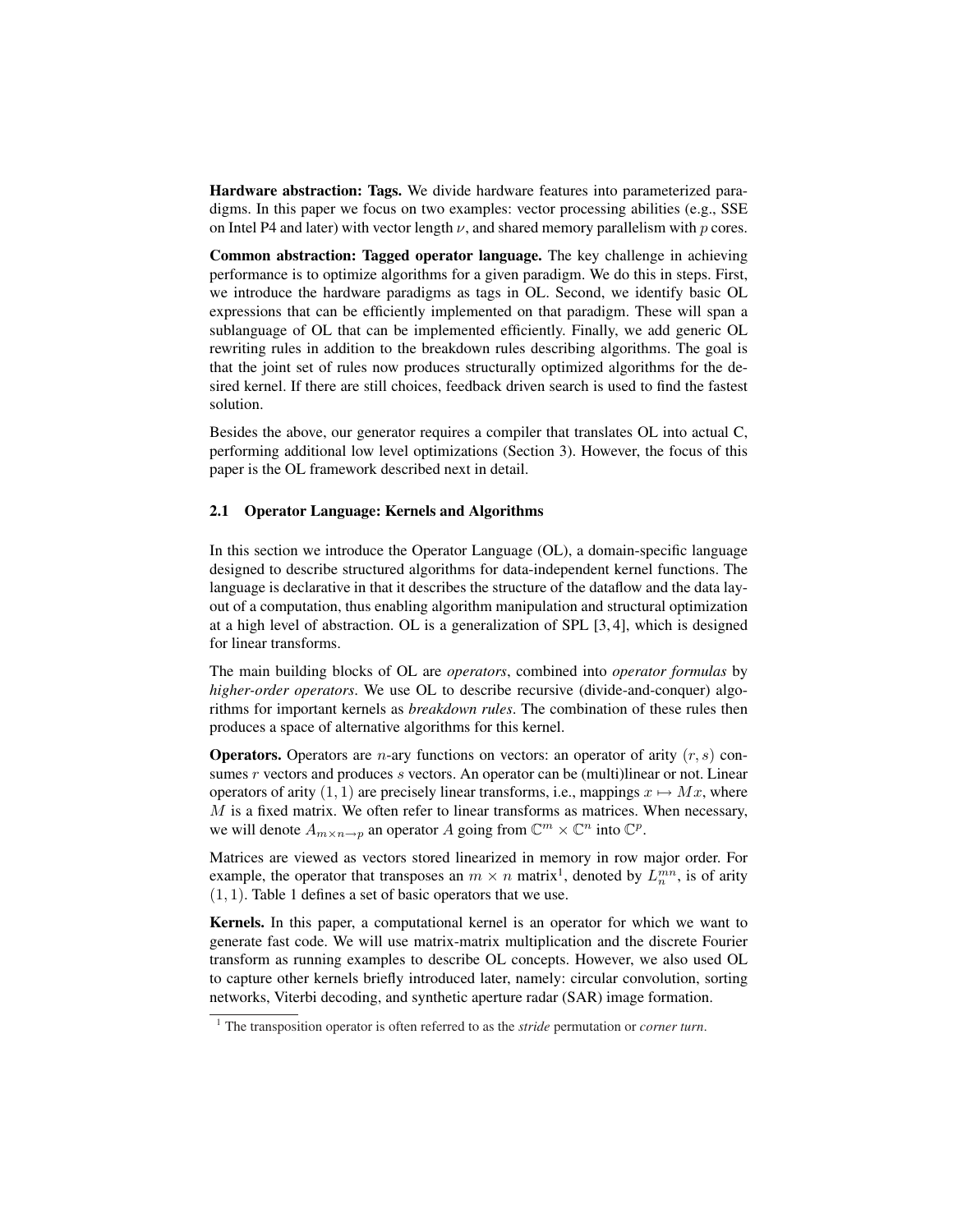We define the *matrix-multiplication*  $MMM_{m,k,n}$  as an operator that consumes two matrices and produces one<sup>2</sup>:

$$
\mathrm{MMM}_{m,k,n}:\mathbb{R}^{mk}\times\mathbb{R}^{kn}\rightarrow\mathbb{R}^{mn};~(\mathbf{A},\mathbf{B})\mapsto\mathbf{AB}
$$

The *discrete Fourier transform*  $DFT_n$  is a linear operator of arity  $(1, 1)$  that performs the following matrix-vector product:

$$
\text{DFT}_n: \mathbb{C}^n \to \mathbb{C}^n; \ \mathbf{x} \mapsto [e^{-2\pi i k l/n}]_{0 \leq k, l < n} \mathbf{x}
$$

Higher-order operators. Higher-order operators are functions on operators. A simple example is the *composition*, denoted in standard infix notation by ○. For instance,

$$
L_n^{mn}\circ {\bf P}_{mn}
$$

is the arity (2, 1) operator that first multiplies point-wise two matrices of size  $m \times n$ , and then transposes the result.

The *cross product* of two operators applies the first operator to the first input set and the second operator to the second input set, and then combines the outputs. For example,

$$
L_n^{mn}\times \mathbf{P}_{mn}
$$

is the arity  $(3, 2)$  operator that transposes its first argument and multiplies the second and third argument pointwise, producing two output vectors.

The most important higher order operator in this paper is the *tensor product*. For linear operators  $A, B$  of arity  $(1,1)$  (i.e., matrices), the tensor product corresponds to the tensor or Kronecker product of matrices:

$$
A \otimes B = [a_{k,l}B], \quad A = [a_{k,l}].
$$

An important special case is the tensor product of an identity matrix and an arbitrary matrix,  $\overline{a}$  $\overline{a}$ 

$$
I_n \otimes A = \begin{bmatrix} A & & \\ & \ddots & \\ & & A \end{bmatrix}.
$$

This can be interpreted as applying  $A$  to a list of  $n$  contiguous subvectors of the input vector. Conversely,  $A \otimes I_n$  applies A multiple times to subvectors extracted at stride n.

The Kronecker product is known to be useful for concisely describing DFT algorithms as fully developed by Van Loan [26] and is the key construct in the program generator Spiral for linear transforms [4]. Its usefulness is in the concise way that it captures loops, data independence, and parallelism.

We now formally extend the tensor product definition to more general operators, focusing on the case of two operators with arity (2,1); generalization is straightforward.

 $2$  We use this definition for explanation purposes; the MMM required by BLAS [17] has a more general interface.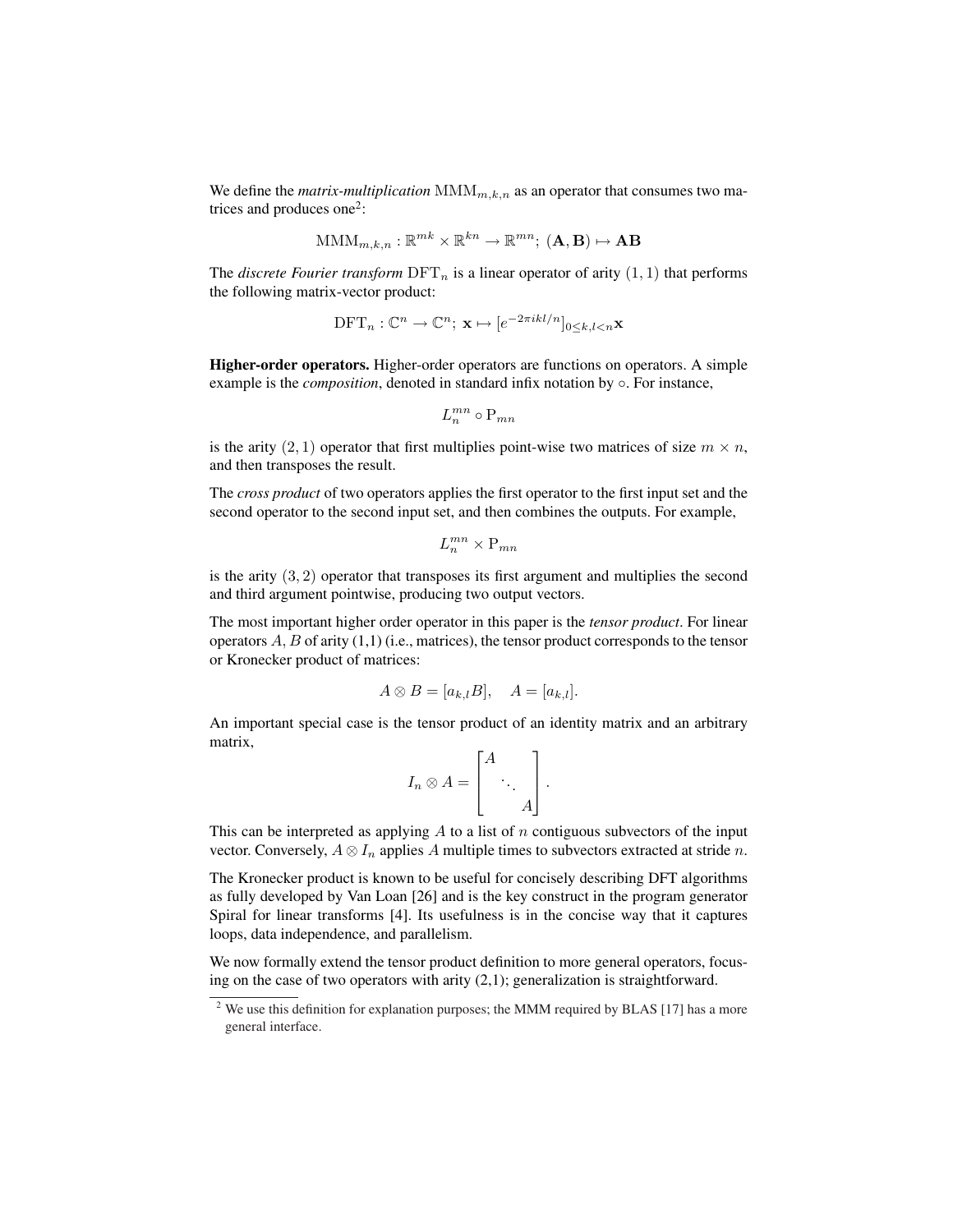| name                                    | definition                                                                                                                    |
|-----------------------------------------|-------------------------------------------------------------------------------------------------------------------------------|
| Linear, arity $(1,1)$                   |                                                                                                                               |
| identity                                | $I_n: \mathbb{C}^n \to \mathbb{C}^n$ ; $\mathbf{x} \mapsto \mathbf{x}$                                                        |
| vector flip                             | $J_n: \mathbb{C}^n \to \mathbb{C}^n$ ; $(x_i) \mapsto (x_{n-i})$                                                              |
| transposition of an $m \times n$ matrix | $L_m^{mn}: \mathbb{C}^{mn} \to \mathbb{C}^{mn}$ : $\mathbf{A} \mapsto \mathbf{A}^T$                                           |
| matrix $M \in \mathbb{C}^{m \times n}$  | $M: \mathbb{C}^n \to \mathbb{C}^m$ : $\mathbf{x} \mapsto M\mathbf{x}$                                                         |
| Bilinear, arity $(2,1)$                 |                                                                                                                               |
| Point-wise product                      | $P_n: \mathbb{C}^n \times \mathbb{C}^n \to \mathbb{C}^n$ ; $((x_i), (y_i)) \mapsto (x_iy_i)$                                  |
| Scalar product                          | $S_n: \mathbb{C}^n \times \mathbb{C}^n \to \mathbb{C}; ((x_i), (y_i)) \mapsto \Sigma(x_iy_i)$                                 |
| Kronecker product                       | $K_{m \times n}: \mathbb{C}^m \times \mathbb{C}^n \to \mathbb{C}^{mn}$ : $((x_i), \mathbf{v}) \mapsto (x_i \mathbf{v})$       |
| <i>Others</i>                           |                                                                                                                               |
| Fork                                    | Fork <sub>n</sub> : $\mathbb{C}^n \to \mathbb{C}^n \times \mathbb{C}^n$ ; $\mathbf{x} \mapsto (\mathbf{x}, \mathbf{x})$       |
| Split                                   | $Split_n: \mathbb{C}^n \to \mathbb{C}^{n/2} \times \mathbb{C}^{n/2}$ ; $\mathbf{x} \mapsto (\mathbf{x}^U, \mathbf{x}^L)$      |
| Concatenate                             | $\bigoplus_n : \mathbb{C}^{n/2} \times \mathbb{C}^{n/2} \to \mathbb{C}^n$ ; $(\mathbf{x}^U, \mathbf{x}^L) \mapsto \mathbf{x}$ |
| Duplication                             | $\text{dup}_n^m : \mathbb{C}^n \to \mathbb{C}^{nm}$ ; $\mathbf{x} \mapsto \mathbf{x} \otimes I_m$                             |
| Min                                     | $\min_n : \mathbb{C}^n \times \mathbb{C}^n \to \mathbb{C}^n$ ; $(\mathbf{x}, \mathbf{y}) \mapsto (\min(x_i, y_i))$            |
| Max                                     | $\max_n : \mathbb{C}^n \times \mathbb{C}^n \to \mathbb{C}^n; (\mathbf{x}, \mathbf{y}) \mapsto (\max(x_i, y_i))$               |

Table 1. Definition of basic operators. The operators are assumed to operate on complex numbers but other base sets are possible. Boldface fonts represent vectors or matrices linearized in memory. Superscripts  $U$  and  $L$  represent the upper and lower half of a vector. A vector is sometimes written as  $\mathbf{x} = (x_i)$  to identify the components.

Let  $A: \mathbb{C}^p \times \mathbb{C}^q \to \mathbb{C}^r$  be a *multi-linear* operator and let  $B: \mathbb{C}^m \times \mathbb{C}^n \to \mathbb{C}^k$  be any operator. We denote the *i*th canonical basis vector of  $\mathbb{C}^n$  with  $e_i^n$ . Then

$$
(\mathcal{A}\otimes B)(\boldsymbol{x},\boldsymbol{y})=\sum_{i=0}^{p-1}\sum_{j=0}^{q-1}\mathcal{A}(\mathbf{e}_i^p,\mathbf{e}_j^q)\otimes B((\mathbf{e}_i^{p^T}\otimes I_m)\boldsymbol{x},(\mathbf{e}_j^{q^T}\otimes I_n)\boldsymbol{y})\\(\mathrm{B}\otimes\mathcal{A})(\boldsymbol{x},\boldsymbol{y})=\sum_{i=0}^{p-1}\sum_{j=0}^{q-1}\mathrm{B}((I_m\otimes\mathbf{e}_i^{p^T})\boldsymbol{x},(I_n\otimes\mathbf{e}_j^{q^T})\boldsymbol{y})\otimes\mathcal{A}(\mathbf{e}_i^p,\mathbf{e}_j^q)
$$

Intuitively, A describes the coarse structure of the algorithm and captures how to operate on the chunks of data produced by B. Therefore, the structure of the operations A and  $A \otimes B$  is similar. For instance, consider the point-wise product  $P_2$  and the tensor product  $P_2 \otimes B$  (we denote with the superscripts U and L the upper and lower halves of a vector):

$$
\left(\frac{x_0}{x_1}\right) \times \left(\frac{y_0}{y_1}\right) \xrightarrow{\mathbf{P}_2} \left(\frac{x_0 \cdot y_0}{x_1 \cdot y_1}\right) \qquad \left(\frac{\mathbf{x}^U}{\mathbf{x}^L}\right) \times \left(\frac{\mathbf{y}^U}{\mathbf{y}^L}\right) \xrightarrow{\mathbf{P}_2 \otimes \mathbf{B}} \left(\frac{\mathbf{B}(\mathbf{x}^U, \mathbf{y}^U)}{\mathbf{B}(\mathbf{x}^L, \mathbf{y}^L)}\right).
$$

We show another example by selecting the Kronecker product  $K_{2\times 2}$  (now viewed as operator of arity (2, 1) on vectors, see Table 1, not viewed as higher order operator). Again, the multilinear part of the tensor product describes how blocks are arranged and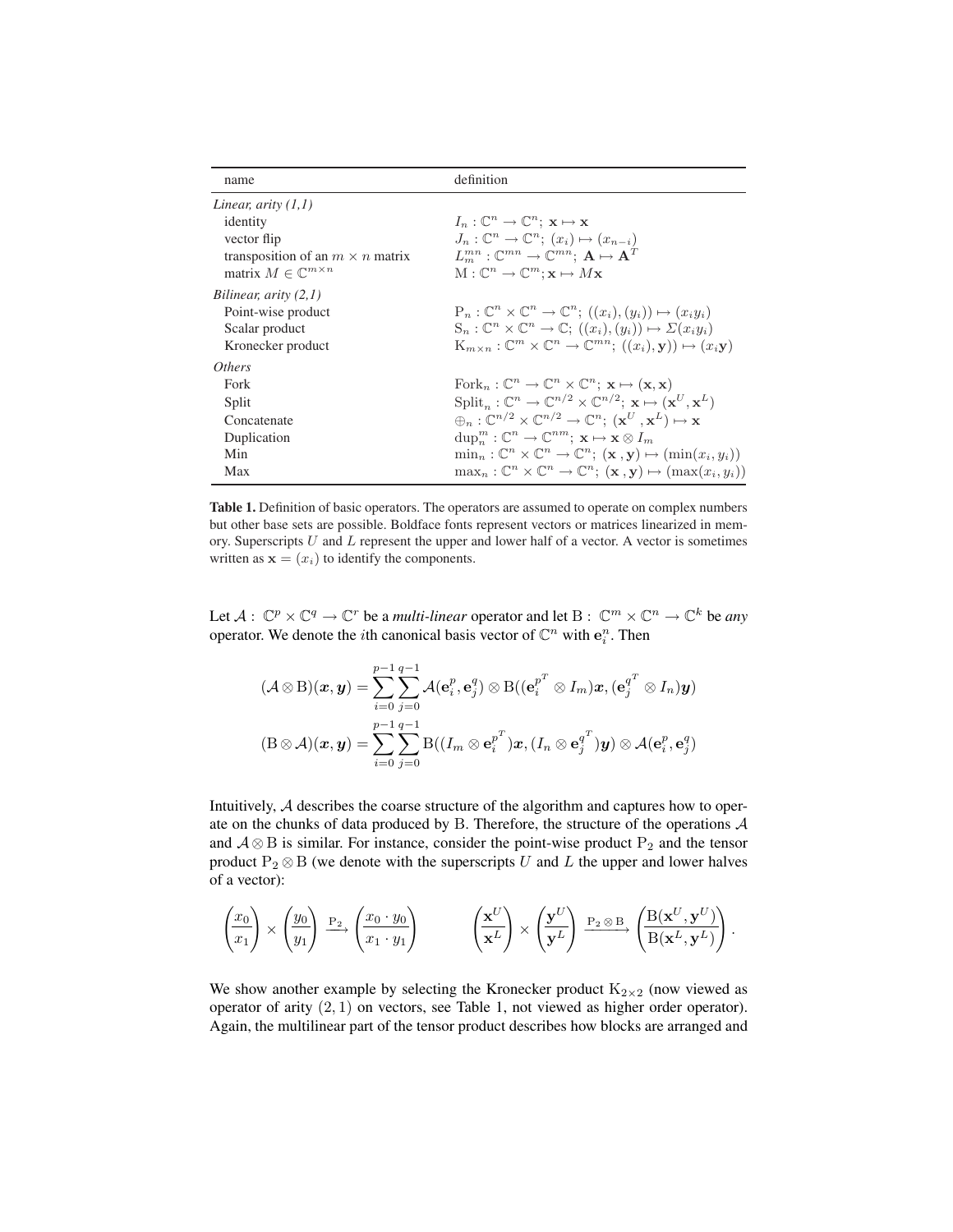

Fig. 3. Blocking matrix multiplication along each one of the three dimensions. For the horizontal and vertical blocking, the white (black) part of the result is computed by multiplying the white (black) part of the blocked input with the other, gray, input. For the depth blocking, the result is computed by multiplying both white parts and both black parts and adding the results.

the non-linear part B prescribes what operations to perform on the blocks:

$$
\left(\frac{x_0}{x_1}\right) \times \left(\frac{y_0}{y_1}\right) \xrightarrow{\mathrm{K}_{2\times 2}} \left(\frac{\frac{x_0 \cdot y_0}{x_0 \cdot y_1}}{\frac{x_1 \cdot y_0}{x_1 \cdot y_1}}\right) \quad \left(\frac{\mathbf{x}^U}{\mathbf{x}^L}\right) \times \left(\frac{\mathbf{y}^U}{\mathbf{y}^L}\right) \xrightarrow{\mathrm{K}_{2\times 2} \otimes \mathrm{B}} \left(\frac{\frac{\mathrm{B}(\mathbf{x}^U, \mathbf{y}^U)}{\mathrm{B}(\mathbf{x}^L, \mathbf{y}^L)}}{\frac{\mathrm{B}(\mathbf{x}^U, \mathbf{y}^U)}{\mathrm{B}(\mathbf{x}^L, \mathbf{y}^L)}}\right).
$$

Comparing these two examples,  $A = P$  yields a tensor product in which only corresponding parts of the input vectors are computed on, whereas  $A = K$  yields a tensor product in which *all* combinations are computed on.

Recursive algorithms as OL breakdown rules. We express recursive algorithms for kernels as OL equations written as *breakdown rules*.

The first example we consider is a blocked matrix multiplication. While it does not improve the arithmetic cost over a naive implementation, blocking increases reuse and therefore can improve performance [27, 28]. We start with blocking along one dimension.

Fig. 3a shows a picture of a horizontally blocked matrix. Each part of the result  $C$  is produced by multiplying the corresponding part of  $\vec{A}$  by the whole matrix  $\vec{B}$ . In OL, this is expressed by a tensor product with a Kronecker product:

$$
\text{MMM}_{m,k,n} \to \text{K}_{m/m_b \times 1} \otimes \text{MMM}_{m_b,k,n} \,. \tag{1}
$$

Note that the number of blocks  $m/m_b$  is a degree of freedom under the constraint that m is divisible by  $m_b^3$ ; in the picture,  $m/m_b$  is equal to 2 (white block and black block).

Fig. 3b shows a picture of a vertically tiled matrix. The result is computed by multiplying parts of the matrix  $\bf{B}$  with  $\bf{A}$  so the underlying tensor product again uses a Kronecker product. However, since matrices are linearized in row-major order, we now need two additional stages: a pre-processing stage where the parts of  $\boldsymbol{B}$  are de-interleaved and a post-processing stage where the parts of  $C$  are re-interleaved<sup>4</sup>:

$$
\text{MMM}_{m,k,b} \to \left(I_m \otimes L_{n/n_b}^n\right) \circ \left(\text{MMM}_{m,k,n_b} \otimes \text{K}_{1 \times n/n_b}\right) \circ \left(I_{km} \times \left(I_k \otimes L_{n_b}^n\right)\right). (2)
$$

<sup>&</sup>lt;sup>3</sup> In general, blocks may be of different sizes and thus a more general blocking rule can be formulated.

<sup>&</sup>lt;sup>4</sup> As we will explain later, stages may be fused during the loop merging optimization, so three stages do not necessary imply three different passes through the data. In this case, all stages would merge.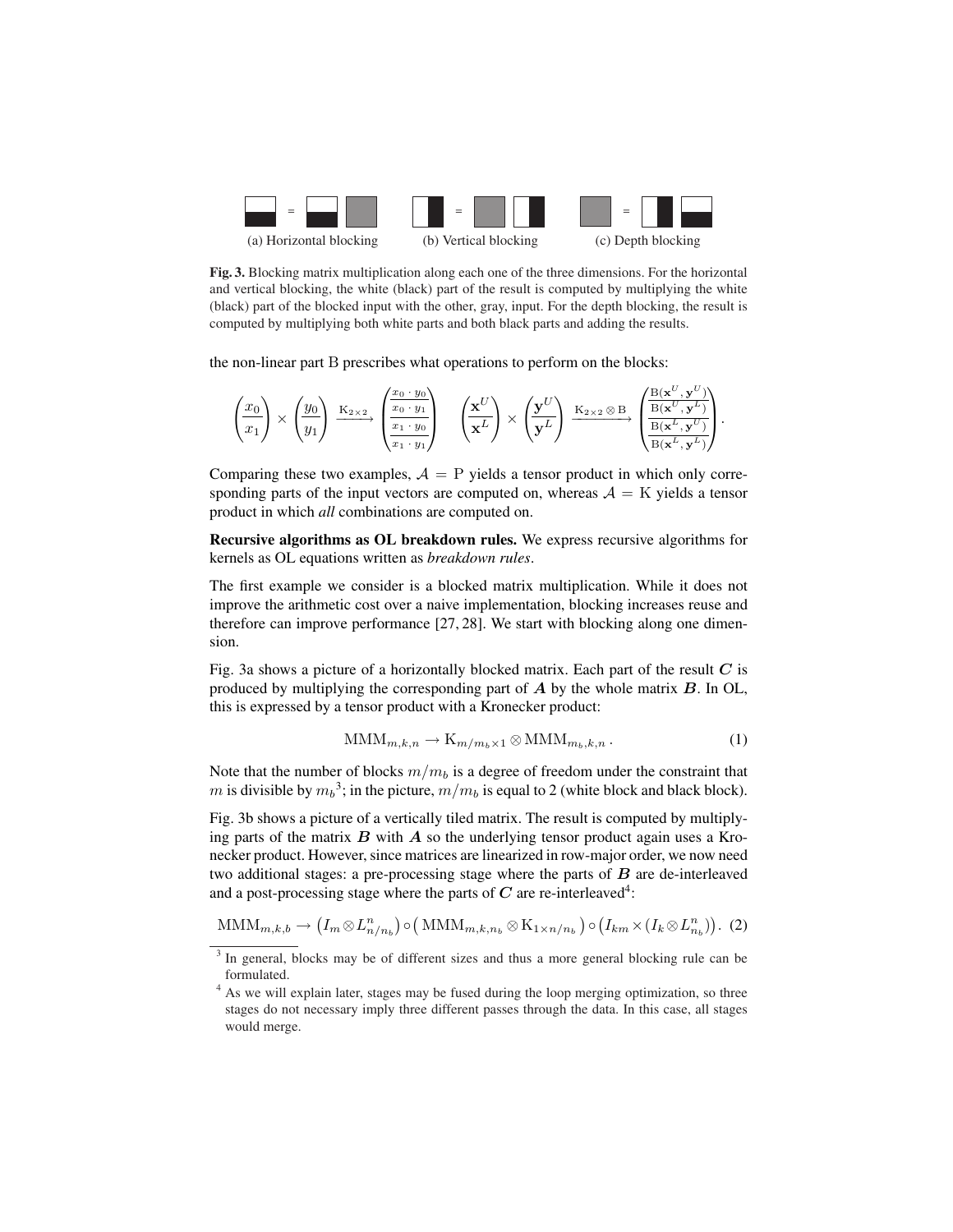Finally, Fig. 3c shows a picture of a matrix tiled in the "depth". This time, parts of one input corresponds to parts of the other input but all results are added together. Therefore, the corresponding tensor product is not done with a Kronecker product but with a scalar product:

$$
\text{MMM}_{m,k,n} \to \left(\text{S}_{k/k_b} \otimes \text{MMM}_{m,k_b,n}\right) \circ \left(\left(L_{k/k_b}^{mk/k_b} \otimes I_{k_b}\right) \times I_{kn}\right). \tag{3}
$$

The three blocking rules we just described can actually be combined into a single rule with three degrees of freedom:

$$
\text{MMM}_{m,k,n} \to (I_{m/m_b} \otimes L_{m_b}^{m_b n/n_b} \otimes I_{n_b}) \circ (\text{MMM}_{m/m_b,k/k_b,n/n_b} \otimes \text{MMM}_{m_b,k_b,n_b})
$$

$$
\circ ((I_{m/m_b} \otimes L_{k/k_b}^{m_b k/k_b} \otimes I_{k_b}) \times (I_{k/k_b} \otimes L_{n/m_b}^{k_b n/n_b} \otimes I_{n_b})).
$$
 (4)

The above rule captures the well-known mathematical fact that a multiplication of size  $(m, k, n)$  can be done by repeatedly using block multiplications of size  $(m_b, k_b, n_b)$ . Note that the coarse structure of a blocked matrix multiplication is itself a matrix multiplication. The fact that blocking can be captured as a tensor product was already observed by [29].

The second example we consider is the famous Cooley-Tukey fast Fourier transform (FFT) algorithm. It reduces the asymptotic cost of two-power sizes  $\text{DFT}_n$  from  $O(n^2)$ to  $O(n \log n)$ .

In this case the OL rule is equivalent to a matrix factorization and takes the same form as in [26] with the only difference that the matrix product is written as composition (of linear operators):

$$
\text{DFT}_n \to (\text{DFT}_k \otimes I_m) \circ \text{diag}(c_i) \circ (I_k \otimes \text{DFT}_m) \circ L_k^n, \qquad n = km. \tag{5}
$$

Here,  $diag(c_i)$  is a diagonal matrix whose exact form is not of importance here [26].

As depicted in Fig. 4, this algorithm consists of 4 stages: The input vector is first permuted by  $L_m^n$ , then multiple  $\mathrm{DFT}_m$  are applied to subvectors of the result. The result is scaled by  $diag(c_i)$  and finally again multiple  $DFT_k$  are computed, this time on strided subvectors.

Note that this algorithm requires the size  $n$  to be composite and leaves a degree of freedom in the integer factors<sup>5</sup>. Prime sizes require a different algorithm called Rader FFT [26].

Other examples of algorithms, written as OL rules, are presented in the end of the section.

Base cases. All recursive algorithms need to be terminated by base cases. In our case, these correspond to kernel sizes for which the computation is straightforward.

In the blocked multiplication case, the three dimensions can be reduced independently. Therefore, it is sufficient to know how to handle each one to be able to tackle any size.

<sup>5</sup> When the algorithm is applied recursively, this degree of freedom is often called the *radix*.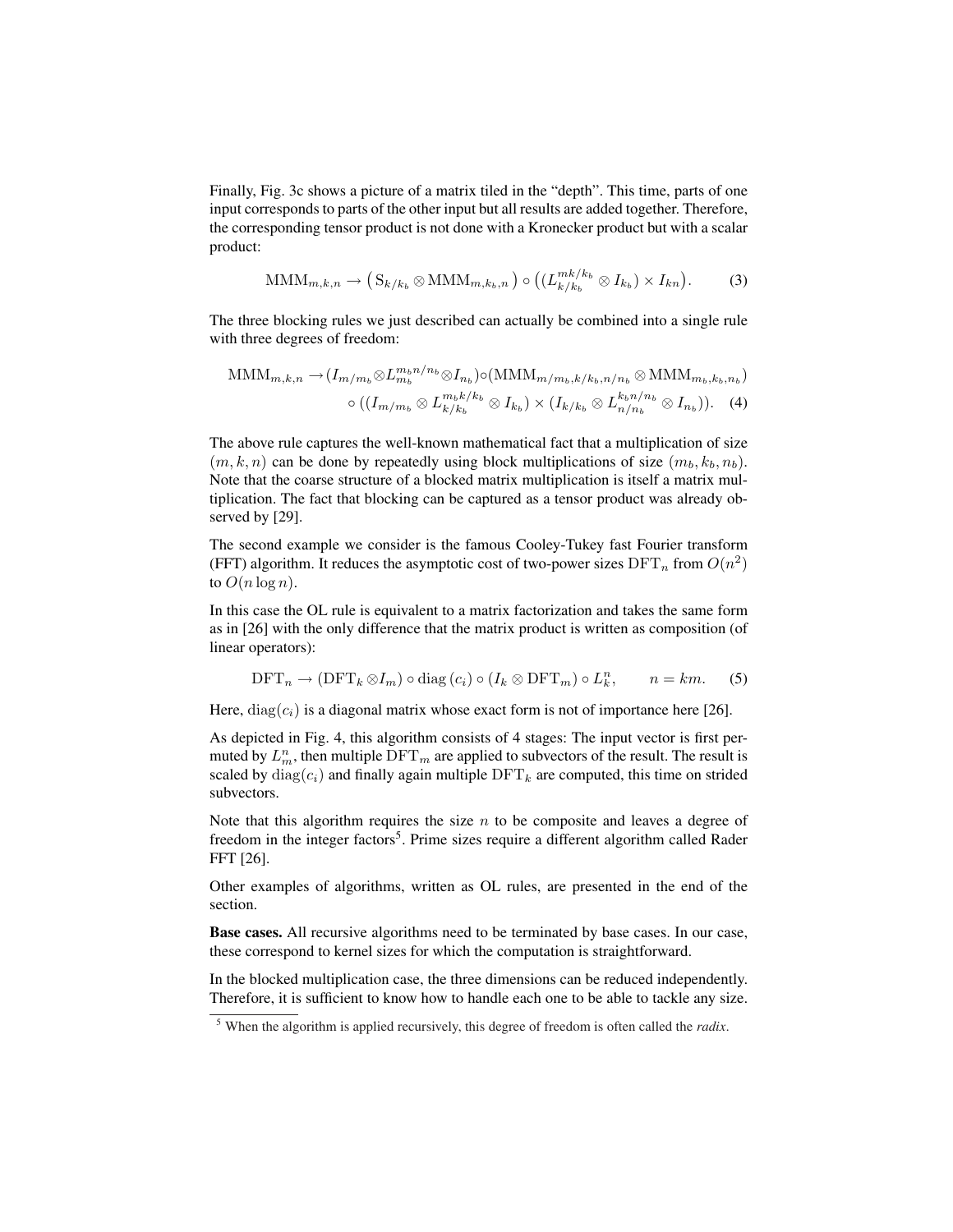

Fig. 4. Representation of the 4 stages of the Cooley-Tukey algorithm. Each frame corresponds to the matrix associated with one of the 4 operators from the equation (5), specialized with  $n = 16$ and  $m = 4$ . Only non-zero values are plotted. Shades of gray represent values that belong to the same tensor substructure.

In the first two cases, the matrix multiplication degenerates into Kronecker products; in the last case, it simplifies into a scalar product:

$$
\text{MMM}_{m,1,1} \to K_{m \times 1},\tag{6}
$$

$$
\text{MMM}_{1,1,n} \to K_{1 \times n},\tag{7}
$$

$$
\text{MMM}_{1,k,1} \to S_k. \tag{8}
$$

Note that these three rules are degenerate special cases of the blocking rules (1)–(3).

Other bases cases could be used. For instance, Strassen's method to multiply  $2 \times 2$ matrices uses only 7 multiplications instead of 8 but requires more additions [29]:

$$
\text{MMM}_{2,2,2} \rightarrow \left[\begin{array}{cccccc} 1 & 0 & 0 & 1 & -1 & 0 & 1 \\ 0 & 1 & 0 & 1 & 0 & 0 & 0 \\ 0 & 0 & 1 & 0 & 1 & 0 & 0 \\ 1 & -1 & 1 & 0 & 0 & 1 & 0 \end{array}\right] \circ P_7 \circ \left(\left[\begin{array}{cccccc} 1 & 0 & 0 & 1 \\ 0 & 1 & 0 & 1 \\ 1 & 0 & 0 & 0 \\ 0 & 0 & 0 & 1 \\ -1 & 1 & 0 & 0 \\ 0 & 0 & 1 & -1 \end{array}\right] \times \left[\begin{array}{cccccc} 1 & 0 & 0 & 1 \\ 1 & 0 & 0 & 0 \\ 0 & 0 & 1 & -1 \\ -1 & 1 & 0 & 0 \\ 0 & 0 & 0 & 1 \\ 0 & 0 & 1 & 0 \end{array}\right] \right)
$$

Note that, due to the fact that blocking is a tensor product of two MMMs (4), the above base case can also be used in the structural part of the tensor, yielding a block Strassen algorithm of general sizes.

For the DFT of two-power sizes, the Cooley-Tukey FFT is sufficient together with a single base case, the DFT<sub>2</sub> nicknamed *butterfly*:

$$
\text{DFT}_2 \to \begin{bmatrix} 1 & 1 \\ 1 & -1 \end{bmatrix} . \tag{10}
$$

Algorithm space. In this paper, we focus on implementing kernels of *fixed size*. In most applications that need to be fast, sizes are known at compilation time and therefore this generative approach is optimal because it removes all overhead. *General-size* code can also be generated from our domain specific language but it is mostly a different problem [30, 31].

We say that a formula is *terminated* or *maximally expanded* if it does not contain any kernel symbols. Using different breakdown rules or different degrees of freedom, the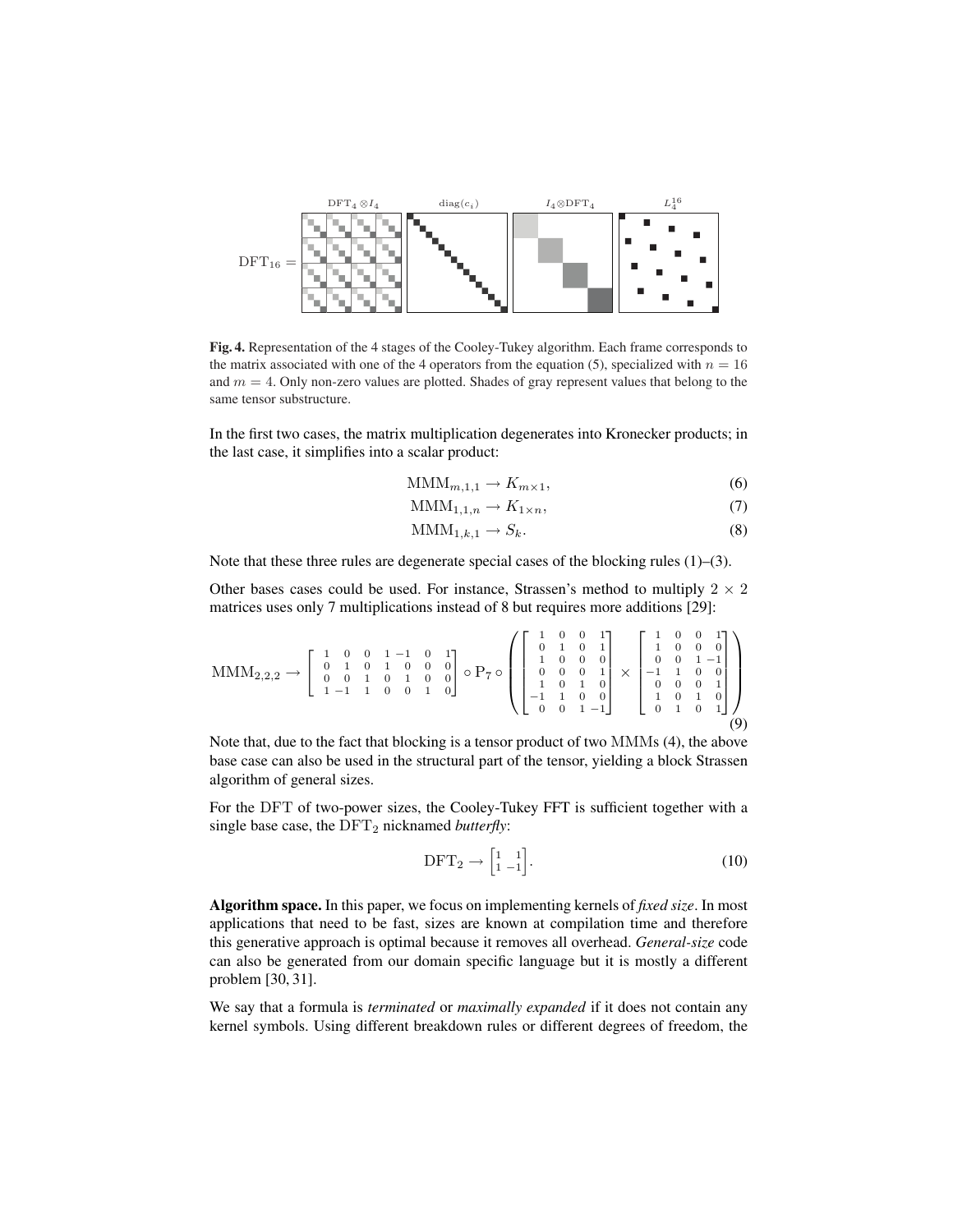same kernel can be expanded in different formulas. Each one of them represent a different algorithm to compute the kernel. The algorithm space can be explored using empiric search, strategies such as dynamic programming or machine learning algorithms [4].

For instance, we show here two different expansions of the same kernel,  $MMM_{2,2,2}$ . They are generated by applying rules  $(1)-(3)$  and base cases  $(6)-(8)$  in two different orders and simplifying:

$$
MMM_{2,2,2} \rightarrow (S_2 \otimes K_{2\times 2}) \circ (L_2^4 \times I_4)
$$
  

$$
MMM_{2,2,2} \rightarrow \circ ((K_{2\times 1} \otimes S_2) \otimes K_{1\times 2}).
$$

We now present additional kernels and algorithms:

**Circular convolution.** The circular convolution [26]  $Conv_n$  is an arity (2, 1) operator defined by

$$
\operatorname{Conv}_n : \mathbb{C}^n \times \mathbb{C}^n \to \mathbb{C}^n; \ (\mathbf{x}, \mathbf{y}) \mapsto \left(\sum_{j=0}^{n-1} x_i y_{i-j} \bmod n\right)_{0 \le i < n}.
$$

Circular convolution can be computed by going to the spectral domain using DFTs and inverse DFTs:

$$
Conv_n \to iDFT_n \circ P_n \circ (DFT_n \times DFT_n). \tag{11}
$$

Sorting network. A sorting network [32] sorts a vector of length  $n$  using a fixed (dataindependent) algorithm. We define the ascending sort kernel  $\chi_n$  and the descending sort kernel  $\Theta_n$ :

$$
\chi_n: \mathbb{N}^n \to \mathbb{N}^n; \ (a_i)_{0 \le i < n} \mapsto (a_{\sigma(i)})_{0 \le i < n}, \ a_{\sigma(j)} \le a_{\sigma(k)} \text{ for } j \le k, \\
\Theta_n: \mathbb{N}^n \to \mathbb{N}^n; \ (a_i)_{0 \le i < n} \mapsto (a_{\sigma(i)})_{0 \le i < n}, \ a_{\sigma(j)} \ge a_{\sigma(k)} \text{ for } j \le k.
$$

The bitonic merge operator  $M_n$  merges an ascending sorted sequence  $(a_i)_{0\leq i < n/2}$  and a descending sorted sequence  $(b_i)_{0 \le i \le n/2}$  into an ascending sorted sequence  $(c_i)_{0 \le i \le n}$ :

$$
M_n: \mathbb{R}^n \to \mathbb{R}^n; (a_i)_{0 \leq i < n/2} \oplus_n (b_i)_{0 \leq i < n/2} \mapsto (c_i)_{0 \leq i < n} \text{ with } c_{i-1} \leq c_i.
$$

The bitonic sorting network is described by mutually recursive breakdown rules:

$$
\chi_n \to M_n \circ \oplus_n \circ \left(\chi_{n/2} \times \Theta_{n/2}\right) \circ \text{Split}_n \tag{12}
$$

$$
M_n \to (I_2 \otimes M_{n/2}) \circ (\Theta_2 \otimes I_{n/2}) \tag{13}
$$

$$
\Theta_n \to J_n \circ \chi_n \tag{14}
$$

Finally, sorting the base case is given by

$$
\chi_2 \to \oplus_2 \circ (\min_1 \times \max_1) \circ \text{Fork}_2 \tag{15}
$$

Viterbi decoding. A Viterbi decoder computes the most likely convolutionally encoded message that was received over a noisy channel [33]. The computational bottleneck of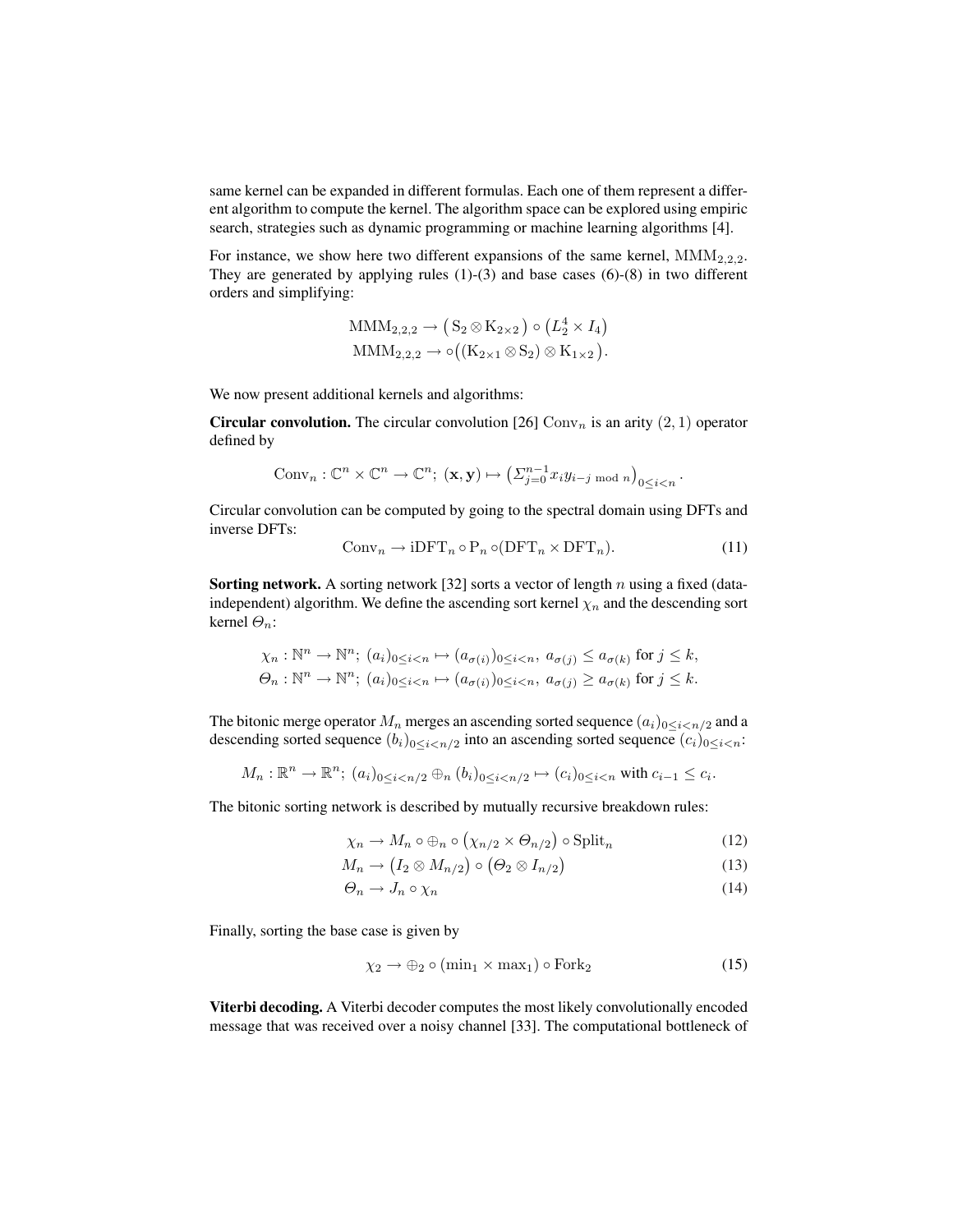the decoding is the *forward pass*  $V$ it<sub>K,F</sub> where F and K are the frame and constraint length of the message.

The algorithm structure in OL is:

$$
\text{Vit}_{K,F} \to \prod_{i=1}^{F} \left( (I_{2^{K-2}} \otimes_j B_{F-i,j}) L_{2^{K-2}}^{2^{K-1}} \right). \tag{16}
$$

 $B_{F-i,j}$  is called the *viterbi butterfly* and is a base case. This formula features the indexed composition and the indexed tensor whose subscripts describe the number of the current iteration. More details are available in [34].

**Synthetic Aperture Radar (SAR).** The Polar formatting SAR operator  $\text{SAR}_{s,k}$  computes an image from radar pulses sent by a moving sensor [35]. Multiple measurement are synthesized into one aperture. There are many algorithms and methods to reconstruct the image, and we focus on an interpolation- and FFT-based variant, called polar formatting. In this paper we only consider two high-level parameters: a scenario (geometry)  $s = (m_1, n_1, m_2, n_2)$ , and an interpolator  $k = (k_r, k_a)$ , which parameterize the SAR operator,

$$
\mathrm{SAR}_{s,k} : \mathbb{C}^{m_1 \times n_1} \rightarrow \mathbb{C}^{m_2 \times n_2}
$$

The polar format SAR algorithm is defined by the following breakdown rules:

$$
SAR_{s,k} \to \text{DFT}_{m_2 \times n_2} \circ 2\text{D-Intp}_k \tag{17}
$$

.

$$
2D\text{-Intp}_k \to (\text{Intp}_{k_a(i)}^{n_1 \to n_2} \otimes_i I_{m_2}) \circ (I_{n_1} \otimes_i \text{Intp}_{k_r(i)}^{m_1 \to m_2}) \tag{18}
$$

$$
\mathrm{Intp}_{(w,k)}^{m \to n} \to G_w^{km \to n} \circ \mathrm{iDFT}_{km} \circ Z^{m \to km} \circ \mathrm{DFT}_m \tag{19}
$$

Above,  $Z^{m\rightarrow km}$  describes zero-padding,  $G_w^{km\rightarrow n}$  non-uniform data gathering. Details are not essential for this paper and can be found in [36].

#### 2.2 Abstracting Hardware Into Tags

Our goal is to automatically optimize algorithms by matching them to the target hardware. For portability, the actual computing *platforms* are abstracted behind simpler descriptions, the *hardware paradigms*. Paradigms capture essential properties of families of hardware. When more detailed properties are needed, one can always refer to the actual platform.

Paradigms. Paradigms are composable coarse structural descriptions of machines. They establish a set of properties that are common to certain classes of hardware. Actual platforms and instructions are abstracted behind this common layer. In Fig. 5 we show two examples: the single instruction multiple data (SIMD) vector instruction paradigm and the shared memory paradigm.

The *SIMD vector paradigm* models a class of processors with the following characteristics: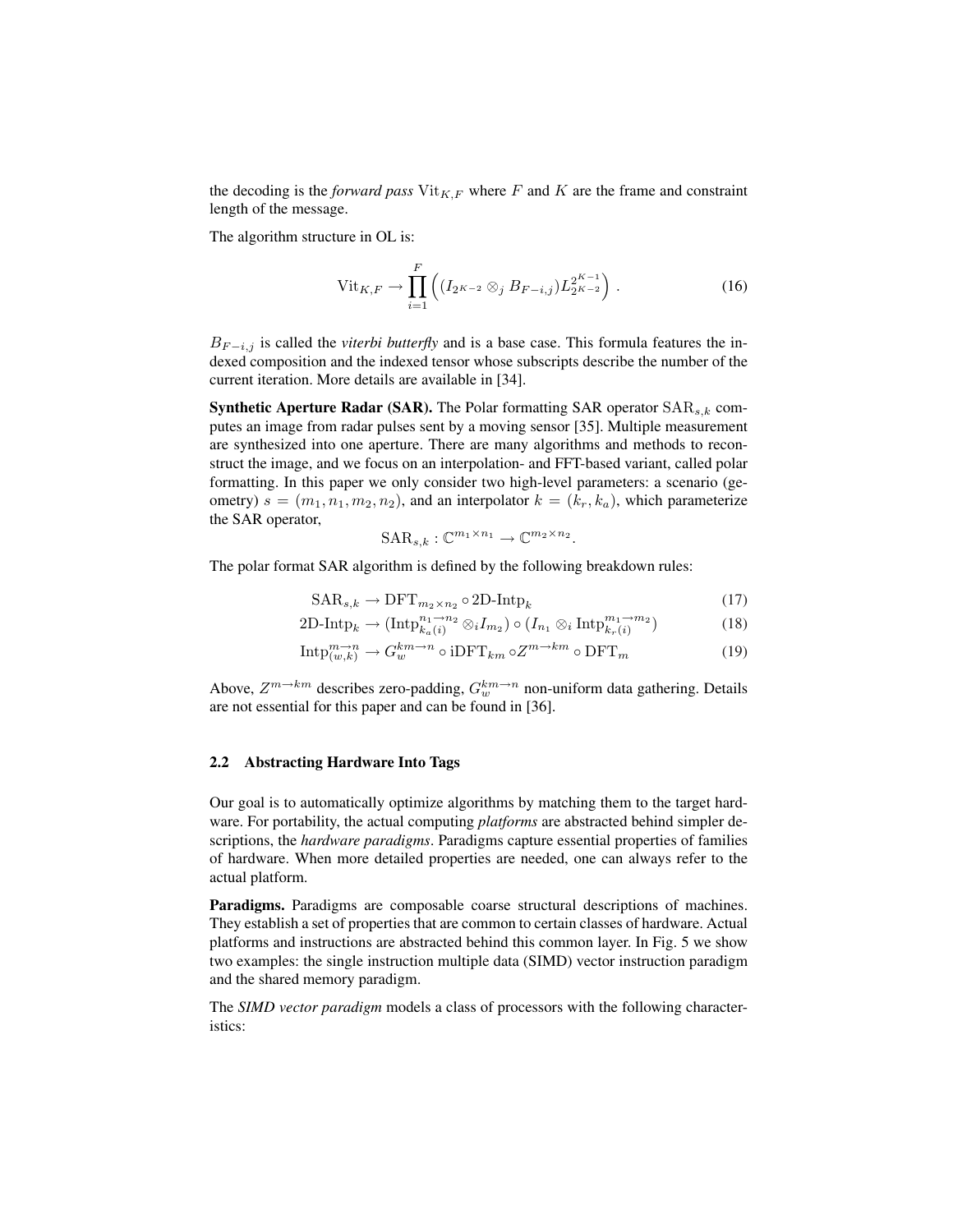

Fig. 5. The SIMD vector paradigm and the shared memory paradigm.

- The processor implements a vector register file and standard vector operations that operate pointwise: addition, multiplication and others. Using vector operations provide a significant speed-up over scalar operations.
- The most efficient data movement between memory and the vector register file is through aligned vector loads and stores. Unaligned memory accesses or subvector memory accesses are more expensive.
- The processor implements shuffle instructions that rearrange data inside a vector register (intra-register moves).

Most important examples of vector instruction sets are Intel's SSE family, the newly announced Intel extensions AVX and the Larrabee GPU native instructions, AMD's 3DNow! family, Motorola's AltiVec family including the IBM-developed variants for the Cell and Power processors.

The *shared memory paradigm* models a class of multiprocessor systems with the following characteristics:

- The system has multiple processors (or cores) that are all of the same type.
- The processors share a main, directly addressable memory.
- The system has a memory hierarchy and one cache line size is dominant.

Important processors modeled by the shared memory paradigm include Intel's and AMD's multicores and systems built with multiple of them. Non-uniform cache topologies are also supported as long as there is a shared memory abstraction.

Paradigms can be hierarchically composed. For instance, in single precision floatingpoint mode, an Intel Core2 Duo processor is characterized as two-processor shared memory system (cache line is 64 bytes). Both CPUs are 4-way SIMD vector units.

Besides these two paradigms, our framework experimentally<sup>6</sup> supports the following other paradigms: 1) distributed memory through message passing, 2) hardware streaming for FPGA design, 3) software streaming through multibuffering, 4) hardwaresoftware partitioning, 5) general purpose programming on graphics card, and 6) adaptive dynamic voltage and frequency scaling.

Platforms. To ensure best cross-platform portability we capture most of the performance-critical structural information at the paradigm level, and avoid utilizing the ac-

 $6$  For the experimental paradigms, we can only generate a limited subset of kernels.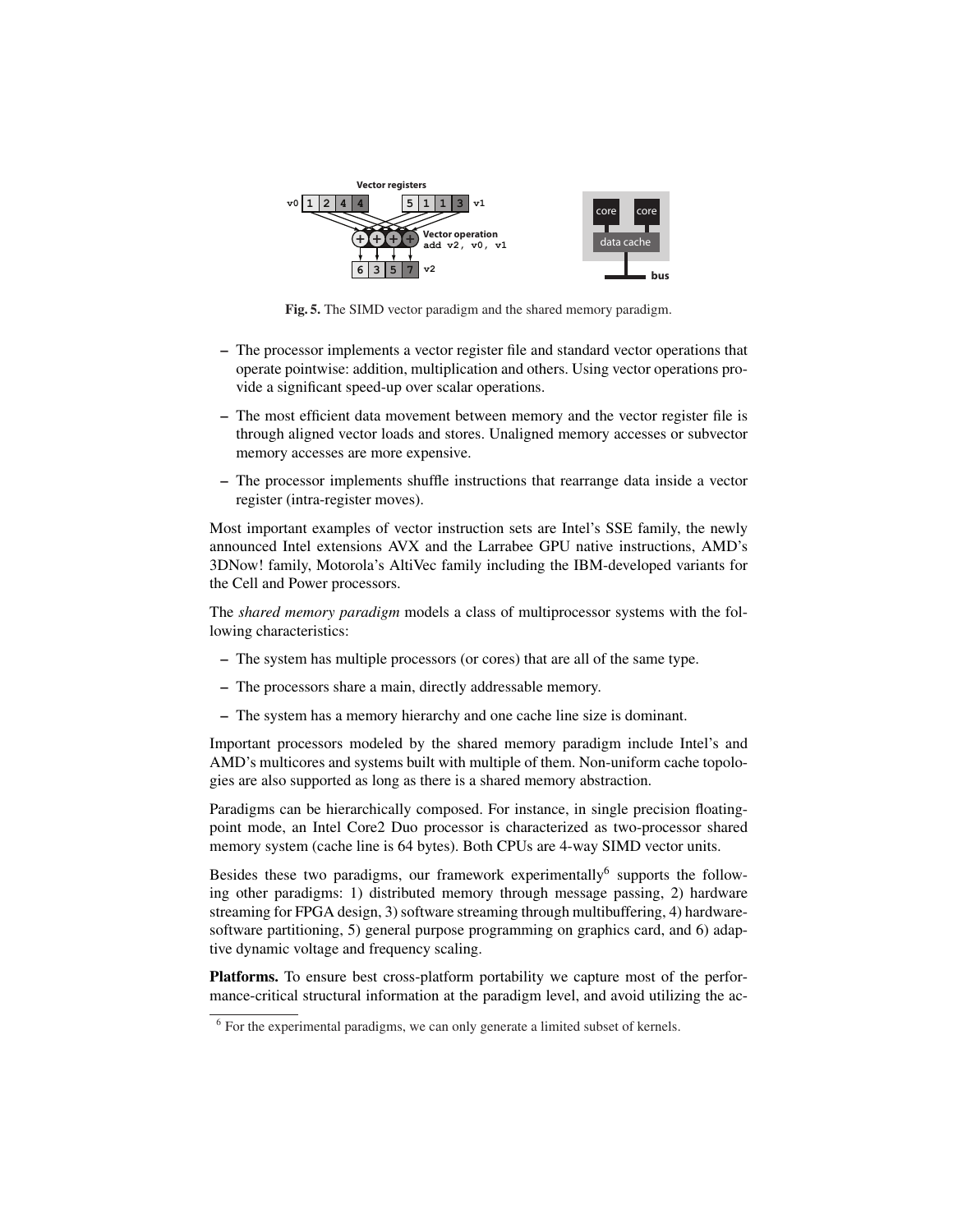tual platform information within the algorithm manipulation rules. Each generic operation required by the paradigms has to be implemented as efficiently as possible on the given platforms.

For instance, we required any hardware covered by the vector paradigm to provide some instructions for data reorganizations within a vector (called vector *shuffles*). However, the actual capabilities of the vector units depend vastly on the vector instruction family and worse, on the version of the family. Therefore, it is not portable enough to describe algorithms using directly these instructions and we choose to abstract shuffles at the paradigm level. By doing that, each platform disposes of its own custom implementation of the same algorithm. Note that the task of deriving efficient platform-specific implementations of the shuffles required by the vector paradigm can be also fully automated, straight from the instructions specification [37].

The actual platform information is also used further down in our program generation tool chain. In particular, our compiler translating the domain-specific language into C code relies on it.

Paradigm tags. We denote paradigms using *tags* which are a name plus some parameters. For instance, we describe a shared memory 2-core system with cache line length of 16 float (64 bytes) by "smp $(2, 16)$ " and a 4-way float vector unit by "vec $(4)$ ". Tags can be parameterized by symbolic constants: we will use  $\text{smp}(p, \mu)$ , and  $\text{vec}(\nu)$ throughout the paper.

Tags can be concatenated to describe multiple aspects of a target hardware. For instance, the 2-core shared memory machine above where each core is a 4-way vector unit will be described by " $\text{sup}(2, 16)$ ,  $\text{vec}(4)$ ".

When compiling the OL formulas, the paradigms tags are replaced by the actual platform. For instance, the shared memory tag  $\text{smp}(2, 16)$  leads to multi-threaded code using OpenMP or pthreads, the vector tag  $vec(4)$  creates either Intel's SSE or Cell SPU code.

#### 2.3 Common Abstraction: Tagged Operator Language

In this section we show how to build a space of algorithms optimized for a target platform by introducing the paradigm tags into the operator language. The main idea is that the tags contain meta-information that enables the system to transform algorithms in an architecture-conscious way. These transformations are performed by adding paradigmspecific rewriting rules on top of the algorithm breakdown rules. The joint rule set spans a space of different formulas for a given tagged kernel where all formulas are proven to have good implementations on the target paradigm and thus platform.

We first discuss the components of the system and then show their interaction with a few illustrative examples.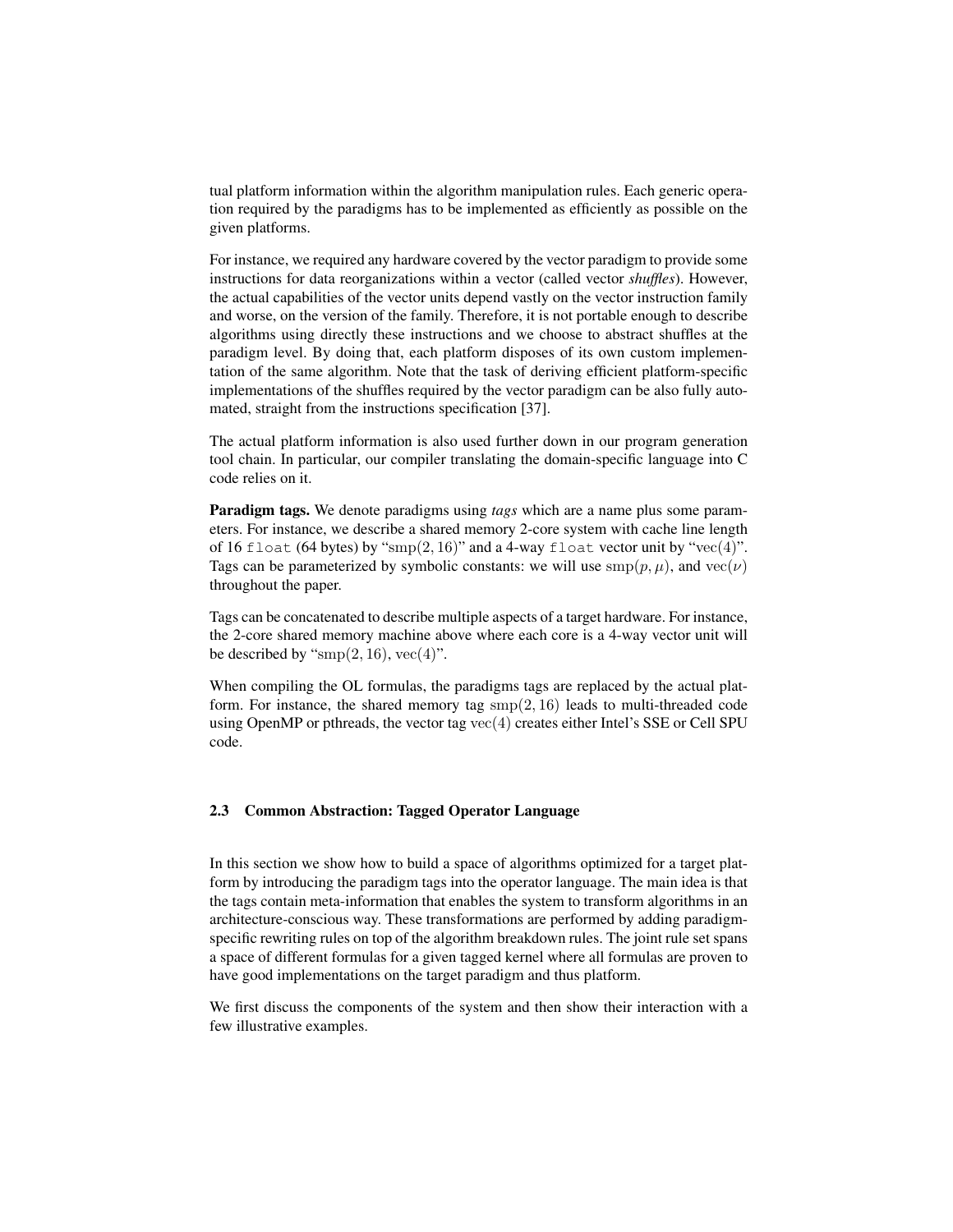Tagged OL formula. A formula A tagged by a tag t, denoted

$$
\underbrace{\mathcal{A}}_{t}
$$

expresses the fact that A will be structurally optimized for t which can either be a paradigm or an architecture. We have multiple types of tagged formulas: 1) problem specifications (tagged kernels), 2) fully expanded expressions (terminated formulas), 3) partially expanded expressions, and 4) base cases. These tagged formulas serve various purposes during the algorithm construction process and are crucial to the underlying rewriting process.

The input to our algorithm construction is a *problem specification* given by a tagged kernel. For instance,

$$
\underbrace{\text{MMM}_{m,k,n}}_{\text{smp}(p,\mu)}
$$

asks the system to generate an OL formula for a MMM that is structurally optimized for a shared memory machine with p processors and cache line length  $\mu$ . Note that, while in the paper we always use variables, the actual input is a fixed-size kernel, and thus all variables have known values.

Any OL expression is a formula. The rewriting process continually changes formulas. A *terminated formula* does not have any kernel left, and no further rule is applicable. Any terminated formula that was derived from a tagged kernel is structurally optimized for the tag and is guaranteed to map well to the target hardware. Any OL formula that still contains kernels is only *partially expanded* and needs further rewriting to obtain an optimized OL formula.

A *base case* is a tagged formula that cannot be further broken down by any breakdown rule and the system has a paradigm-specific (or platform-specific) implementation template for the formula. The goal is to have as few base cases per paradigm as possible, but to support enough cases to be able to implement kernels based on them. Any terminated formula is built from base cases and OL operations that are compatible with the target paradigm.

Rewriting system. At the heart of the algorithm construction process is a rewriting system that starts with a tagged kernel and attempts to rewrite it into a fully expanded (terminated) tagged OL formula. The system uses pattern matching against the left-hand side of rewrite rules like (1) to find subexpressions within OL formulas and replaces them with equivalent new expressions derived from the right-hand side of the rule. It selects one of the applicable rules and chooses a degree of freedom if the rule has one. The system keeps track of the choices to be able to backtrack and pick different rules or parameters in case the current choice is not leading to a terminated formula. The process is very similar to Prolog's computation of proofs.

The system uses a combined rule set that contains algorithm *breakdown rules and base cases* (1)–(19), *paradigm base cases* (20)–(24), and *paradigm-specific manipulation*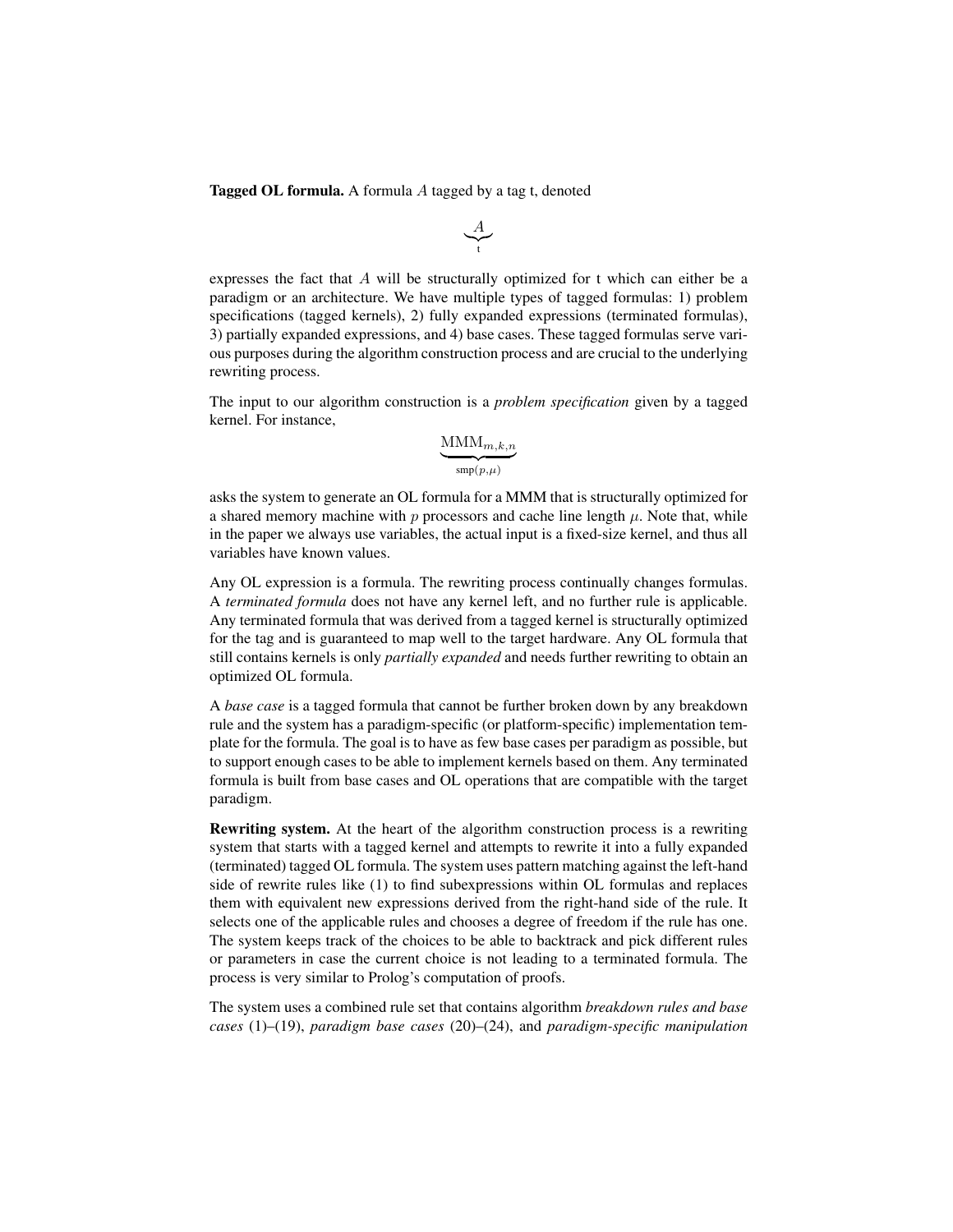*rules* (25)–(33). The breakdown rules are described in Section 2.1. In the remainder of the section we will describe the remaining two rule classes in more detail.

Base cases. Tagged base cases are OL formulas that have a known good implementation on every platforms covered by the paradigm. Every formula built only from these base cases is guaranteed to perform well.

We now discuss the base cases for the *shared memory* paradigm, expressed by the tag  $\text{smp}(p, \mu)$ . The tag states that our target system has p processors and cache length of  $\mu$ . This information is used to obtain load balanced, false-sharing free base cases [5]. OL operations in base cases are also tagged to mark the base cases as fully expanded. In the L shared memory case we introduce three new tagged operators,  $\otimes_{\parallel}$ ,  $\bar{\otimes}$ ,  $\bigoplus_{\parallel}$ , which have the same mathematical meaning as their un-tagged counterparts. The following linear operators are shared memory base cases:

$$
I_p \otimes_{\parallel} A_{m\mu \to n\mu}, \quad \bigoplus_{i=0}^{p-1} A_{m\mu \to n\mu}^i, \quad M \bar{\otimes} I_{\mu} \text{ with } M \text{ a permutation matrix} \qquad (20)
$$

The first two expression encodes embarrassingly parallel, load-balanced computations that distribute the data so that no cache line is shared by multiple processors. The third expression encodes data transfer that occurs on a cache line granularity, also avoiding false sharing. The following non-linear arity (2,1) operators are shared memory base cases. They generalize the idea of  $I_p \otimes \mathbb{R}$  A $_{m\mu \rightarrow n\mu}$  in (20),

$$
P_p \otimes_{\parallel} A_{k\mu \times m\mu \to n\mu}, \quad K_{q \times r} \otimes_{\parallel} A_{k\mu \times m\mu \to n\mu} \text{ where } qr = p. \tag{21}
$$

Building on these base cases we can build fully optimized (i.e., terminated) tagged OL formulas using OL operations. For instance, any formula  $A \circ B$  where A and B are fully optimized is also fully optimized. Similarly,  $\times$  allows to construct higher-arity operators that are still terminated. For instance,

$$
(M\bar{\otimes}I_{\mu})\times (N\bar{\otimes}I_{\mu}), M, N \text{ are permutation matrices} \qquad (22)
$$

produces terminated formulas. Not all OL operations can be used to build larger terminated OL formulas from smaller ones. For instance, if  $A$  is an arity (1,1) shared memory base case, then in general  $A \otimes I_k$  is no shared memory base case.

Next we discuss the base cases for the *SIMD vector* paradigm. The tag for the SIMD vectorization paradigm is  $vec(\nu)$ , and implies  $\nu$ -way vector units which require all memory access operations to be naturally aligned vector loads or stores. Similar to the shared memory base cases, we introduce two special markers to denote base cases. The operator ⊗ˆ denotes a basic block that can be implemented using solely vector arithmetic and vector memory access. Furthermore, the vector paradigm requires a set of base cases that have architecture-dependent implementations but can be implemented well on all architectures described by the SIMD vector paradigm. The exact implementation of these base cases is part of the architecture description. We limit our discussion to the Intel SSE instruction set, and mark such base with the following symbol,

$$
\underbrace{\mathcal{A}}_{\text{base(sse)}},
$$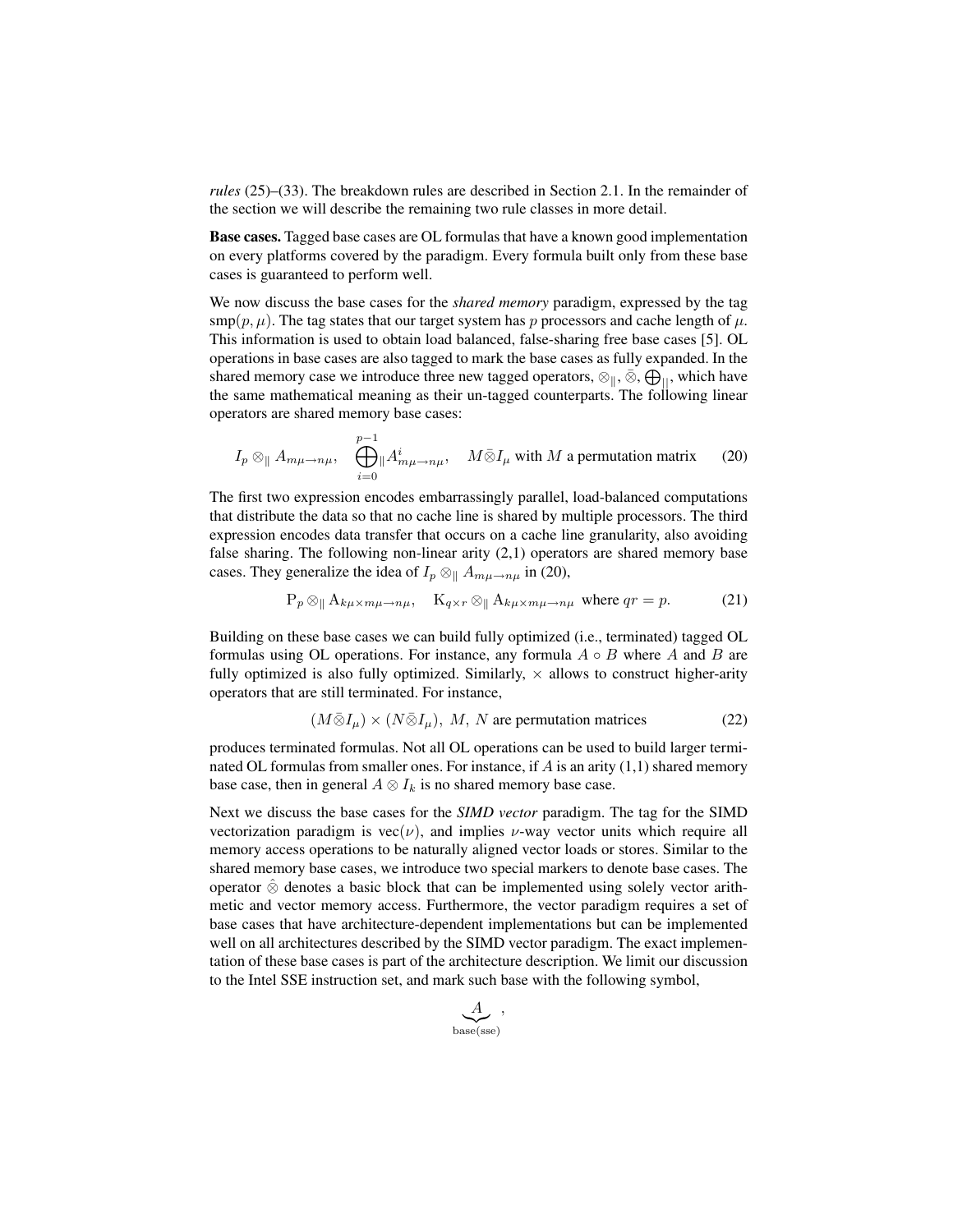and imply the vector length  $\nu = 4$ . Other architectures or vector lengths would require similarly marked base cases with implementations stored in the architecture definition data base.

The base case library contains the implementation descriptions for the following linear arity (1,1) operators:

$$
A_{m \to n} \hat{\otimes} I_{\nu}, \qquad \underbrace{L_{\nu}^{\nu^2}}_{\text{base(see)}}, \qquad \underbrace{\text{diag}(c_i)}_{\text{base(see)}}.
$$
 (23)

The formula  $A_{m\to n} \hat{\otimes} I_{\nu}$  is of special importance, as it can be implemented solely using vector instructions, independently of  $A_{m\to n}$  [38]. The generalization of the  $A_{m\to n}\hat{\otimes} I_{\nu}$ to arity  $(2,1)$  is given by

$$
A_{k \times m \to n} \hat{\otimes} P_{\nu} \,. \tag{24}
$$

Similar to the shared memory base cases, some OL operations allow to construct larger fully optimized (terminated) OL formulas from smaller ones. For instance, if  $A$  and  $B$ are terminated, then  $A \circ B$  is terminated. In addition, if A is terminated, then  $I_n \otimes A$  is terminated as well.

Paradigm-specific rewrite rules. Our rewriting system employs paradigm-specific rewriting rules to extract paradigm-specific base cases and ultimately obtain a fully optimized (terminated) OL formula. These rules are annotated mathematical identities, which allow for proving correctness of formula transformations. The linear arity  $(1,1)$ rules are derived from matrix identities [26], and non-linear and higher arity identities are based on generalizations of these identities.

Table 2 summarizes our shared memory rewrite rules. Using (25)–(29), the system transforms formulas into OL expressions that are built from the base cases defined in  $(20)$ – $(21)$ . Some of the arity  $(1,1)$  identities are taken from [5].

$$
\underbrace{\left(I_k \otimes L_n^{mn}\right)}_{\text{smp}(p,\mu)} \circ \underbrace{L_{km}^{kmn}}_{\text{smp}(p,\mu)} \to \left(L_k^{kn} \otimes I_{m/\mu}\right) \bar{\otimes} I_{\mu} \tag{25}
$$

$$
L_n^{kmn} \circ (I_k \otimes L_m^{mn}) \to (L_n^{kn} \otimes I_{m/\mu}) \bar{\otimes} I_\mu
$$
\n(26)

 $\text{sup}(p,\mu)$  $\text{sup}(p,\mu)$ 

$$
\underbrace{A_{k \times m \to n} \otimes K_{1 \times p}}_{\text{smp}(p,\mu)} \to \underbrace{L_n^{pn}}_{\text{smp}(p,\mu)} \circ \left( K_{1 \times p} \otimes_{\parallel} A_{k \times m \to n} \right) \circ \underbrace{\left( I_k \times L_p^{pm} \right)}_{\text{smp}(p,\mu)} \tag{27}
$$

$$
\underbrace{(A \times B)}_{\text{smp}(p,\mu)} \circ \underbrace{(C \times D)}_{\text{smp}(p,\mu)} \rightarrow \underbrace{(A \circ C)}_{\text{smp}(p,\mu)} \times \underbrace{(B \circ D)}_{\text{smp}(p,\mu)} \quad \text{(if articles are compatible)} \tag{28}
$$

$$
\underbrace{A \circ B}_{\text{smp}(p,\mu)} \rightarrow \underbrace{A}_{\text{smp}(p,\mu)} \circ \underbrace{B}_{\text{smp}(p,\mu)} \tag{29}
$$

Table 2. OL rewriting rules for SMP parallelization.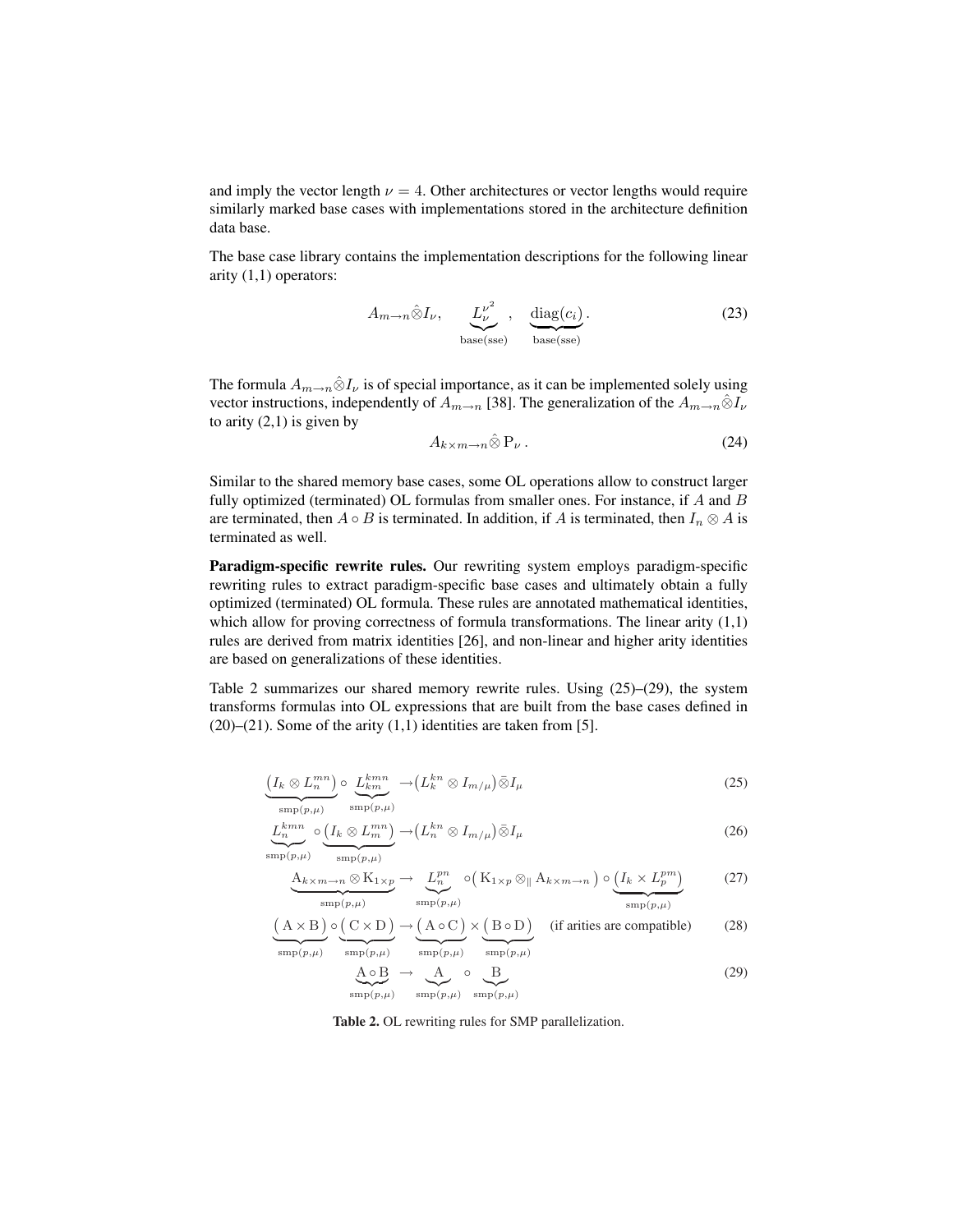Table 3 summarizes SIMD vectorization-specific rewriting rules. Some of the arity (1,1) identities can be found in [6]. These rules translate unterminated OL formulas into formulas built from SIMD base cases.

$$
\left(\underbrace{A_{n\to n}\otimes I_m}_{\text{vec}(\nu)}\right)\to\left(A_{n\to n}\otimes I_{m/\nu}\right)\hat{\otimes}I_{\nu}\tag{30}
$$

$$
\underbrace{\left(I_m \otimes A_{n\to n}\right) \circ L_m^{mn}}_{\text{vec}(\nu)} \to \left(I_{m/\nu} \otimes \underbrace{L_{\nu}^{n\nu}}_{\text{vec}(\nu)} \circ \left(A_{n\to n} \hat{\otimes} I_{\nu}\right)\right) \circ \left(L_{m/\nu}^{mn/\nu} \hat{\otimes} I_{\nu}\right) \tag{31}
$$

$$
\underbrace{L_n^{n\nu}}_{\text{vec}(\nu)} \to \left(I_{n/\nu} \otimes \underbrace{L_{\nu}^{\nu^2}}_{\text{base(sse)}}\right) \circ \left(L_{n/\nu}^n \hat{\otimes} I_{\nu}\right) \tag{32}
$$

$$
\underbrace{A_{k \times m \to n} \otimes \mathcal{K}_{1 \times \nu}}_{\text{vec}(\nu)} \to (A_{k \times m \to n} \otimes \mathcal{P}_{\nu}) \circ (\text{dup}_k^{\nu} \times I_{m\nu})
$$
\n(33)

Table 3. OL vectorization rules.

Examples. We now show the result of the rewriting process for shared memory and SIMD vectorization, for DFT and MMM. We specify a  $DFT_{mn}$  kernel tagged with the SIMD vector tag  $\text{vec}(\nu)$  to instruct the system to produce a SIMD vectorized fully expanded OL formula;  $m$  and  $n$  are fixed numbers. The system applies the breakdown rules (5) and together with the SIMD vector-specific rewriting rules (30)–(33). The rewriting process yields

$$
\underbrace{\mathrm{DFT}_{mn}}_{\mathrm{vec}(\nu)} \to ((\mathrm{DFT}_m \otimes I_{n/\nu}) \hat{\otimes} I_{\nu}) \circ \underbrace{\mathrm{diag}(c_i)}_{\mathrm{base}(\mathrm{sse})}
$$
\n
$$
\circ (I_{m/\nu} \otimes (I_{n/\nu} \otimes L_{\nu}^{\nu^2}) \circ (L_{n/\nu}^n \hat{\otimes} I_{\nu}) \circ (\mathrm{DFT}_n \hat{\otimes} I_{\nu})) \circ (L_{m/\nu}^{mn/\nu} \hat{\otimes} I_{\nu}),
$$

which will be terminated independently of how  $DFT_m$  and  $DFT_n$  are further expanded by the rewriting system. A detailed earlier (SPL-based) version of the rewriting process can be found in [6].

Similarly, we tag  $\text{DFT}_{mn}$  with  $\text{sup}(p, \mu)$  to instruct the rewriting system to produce a DFT OL formula that is fully optimized for the shared memory paradigm. The algorithm breakdown rules (5) are applied together with the paradigm-specific rewriting rules, (25)–(29). The rewriting process yields

$$
\underbrace{\mathrm{DFT}_{mn} \to ((L_m^{mp} \otimes I_{n/p\mu}) \bar{\otimes} I_{\mu}) \circ (I_p \otimes_{\parallel} (\mathrm{DFT}_m \otimes I_{n/p})) \circ ((L_p^{mp} \otimes I_{n/p\mu}) \bar{\otimes} I_{\mu})
$$
\n
$$
\circ \left( \bigoplus_{i=0}^{p-1} D_{m,n}^i \right) \circ \left( I_p \otimes_{\parallel} (I_{m/p} \otimes \mathrm{DFT}_n) \right) \circ (I_p \otimes_{\parallel} L_{m/p}^{mn/p}) \circ ((L_p^{pn} \otimes I_{m/p\mu}) \bar{\otimes} I_{\mu}).
$$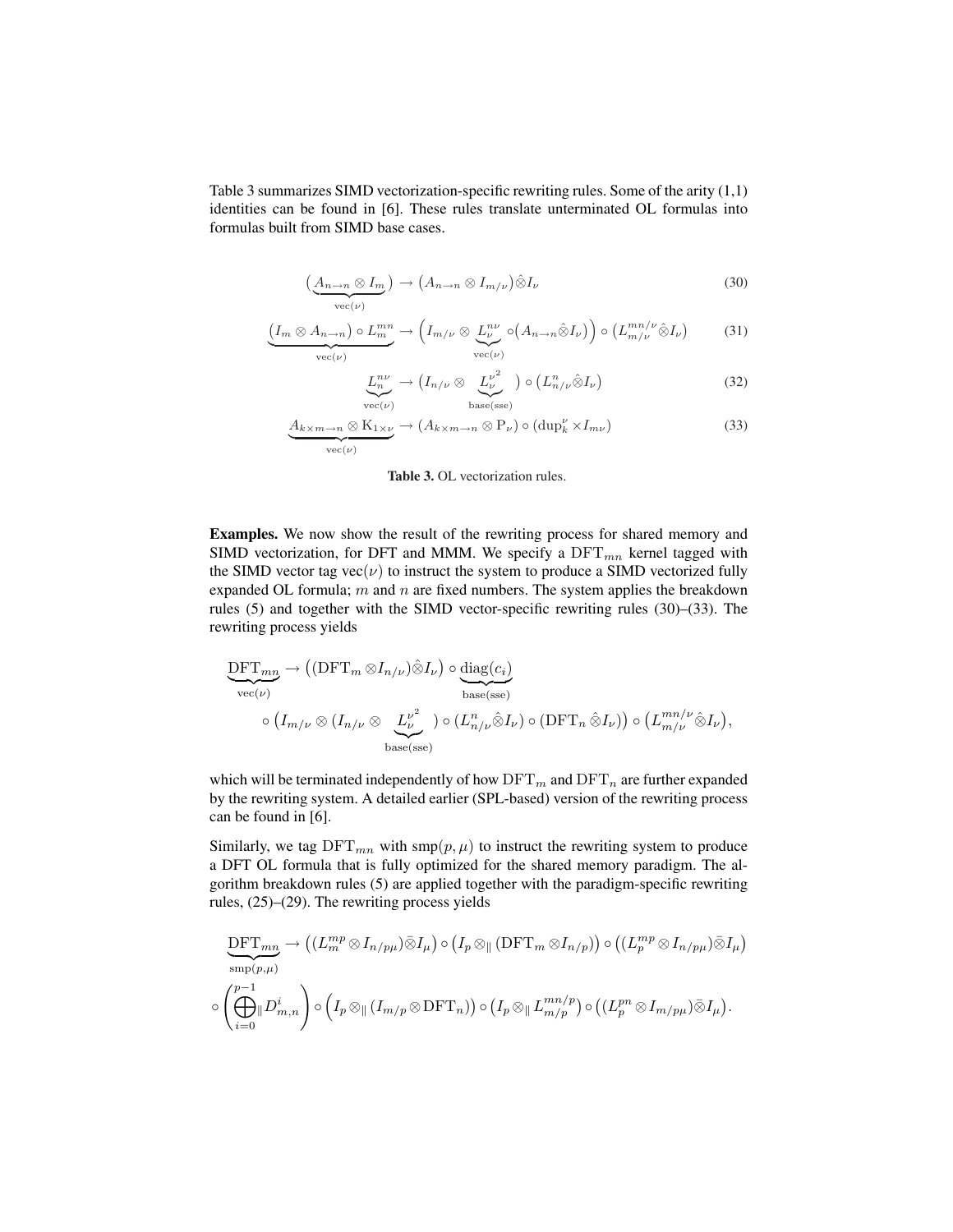Again, the above formula is terminated independently of how  $DFT_m$  and  $DFT_n$  are further expanded by the rewriting system. A detailed earlier (SPL-based) version of the rewriting process can be found in [5].

As next example we show the shared memory optimization of MMM. The kernel specification is given by  $MMM_{m,k,n}$  tagged by  $\text{sup}(p,\mu)$ . The algorithm breakdown rules is  $(4)$  and the shared memory-specific rewriting rules are again  $(25)$ – $(29)$ . The rewriting process finds the following result

$$
\underbrace{\textnormal{MMM}_{m,k,n}}_{\textnormal{smp}(p,\mu)} \to \textnormal{K}_{p\times 1}\otimes_{\parallel}\textnormal{MMM}_{m/p,k,n},
$$

which cuts the first matrix horizontally and distributes slices among different cores. The rewriting process also discovers automatically that it could distribute jobs by splitting the second matrix vertically:

$$
\begin{aligned}\n\underbrace{\text{MMM}_{m,k,n}}_{\text{smp}(p,\mu)} &\to \left( (L_m^{mp} \otimes I_{n/(p\mu)}) \bar{\otimes} I_{\mu} \right) \\
&\circ \left( \mathbf{K}_{1 \times p} \otimes_{\parallel} \text{MMM}_{m,k,n/p} \right) \circ \left( (I_{km/\mu} \bar{\otimes} I_{\mu}) \times \left( (L_p^{kp} \otimes I_{n/(p\mu)}) \bar{\otimes} I_{\mu} \right) \right).\n\end{aligned}
$$

Our final example is the *v*-way vectorization of a  $MMM_{m,k,n}$ . Using the matrix blocking rule (4) and the vector rules (30)–(33), the rewriting system yields

$$
\underbrace{\text{MMm},k,n}_{\text{vec}(\nu)} \to \left(\text{MMM}_{m,k,n/\nu} \hat{\otimes} P_{\nu}\right) \circ (\text{dup}_{mk}^{\nu} \times I_{kn}).
$$

## 3 Generating Programs for OL Formulas

In the last section we explained how Spiral constructs an algorithm that solves the specified problem on the specified hardware. The output is an OL formula that encodes the data flow, data layout, and implementation choices. In this section we describe how Spiral compiles this OL formula to a target program, usually C with library calls or pragmas.

Formula rewriting. An OL formula encodes the data flow of an algorithm and the data layout. It does not make explicit any control flow and loops. The intermediate representation  $\Sigma$ -OL (which extends  $\Sigma$ -SPL [39] to OL and is beyond the scope of this paper) makes loops explicit while still being a declarative mathematical domain-specific language. Rewriting of  $\Sigma$ -OL formulas allows in particular to fuse data permutations inserted by paradigm-specific rewriting with neighboring looped computational kernels. The result is domain-specific loop merging, that is beyond the capabilities of traditional compilers but essential for achieving high performance.

 $\Sigma$ -OL formulas are still only parameterized by paradigms, not actual architectures. This provides portability of domain-specific loop optimizations within a paradigm, as rewriting rules are at least reused for all architectures of a paradigm.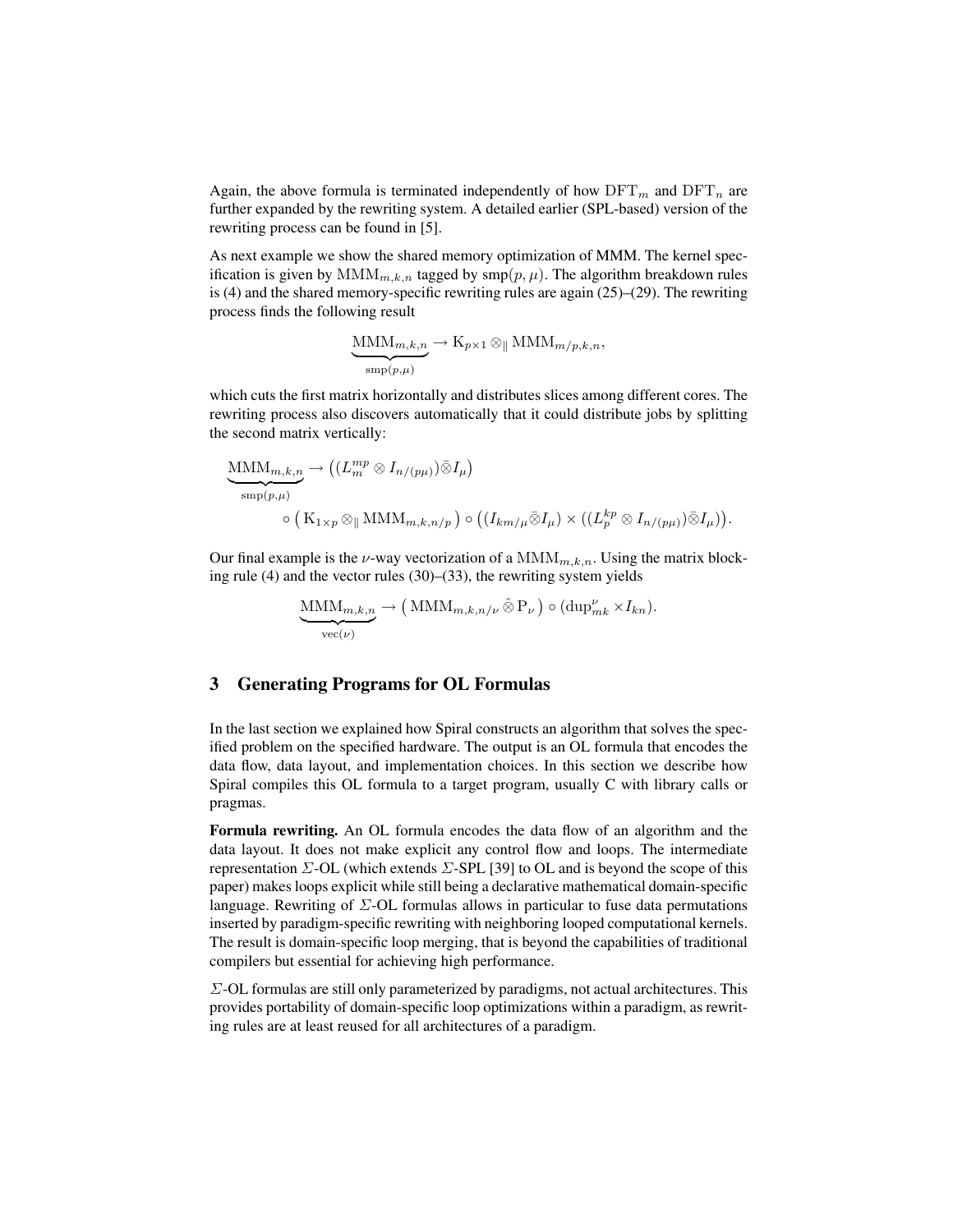$Σ$ -OL compiler. The final  $Σ$ -OL expression is a declarative representation of a loopbased program that implements the algorithm on the chosen hardware. The  $\Sigma$ -OL compiler (an extension of the SPL compiler [3] and the  $\Sigma$ -SPL compiler [39]) translates this expression into an internal code representation (resembling a C program), using rules such as the ones in Table 4. The resulting code is further optimized using standard compiler optimizations like unrolling, common subexpression elimination, strength reduction, and constant propagation.

Base case library. During compilation, paradigm-specific constructs are fetched from the platform-specific base case library. After inclusion in the algorithm, a platformspecific strength reduction pass is performed. Details on the base case library can be found in [38, 5, 37].

Unparser. In a final step, the internal code representation is outputted as a C program with library calls and macros. The platform description carries the information of how to unparse special instructions and how to invoke the requisite libraries (for instance pthreads). Code can be easily retargeted to different libraries by simply using a different unparser. For instance, an OpenMP parallel program and a pthreads parallel program have the same internal representation and the target threading facility is only committed to when unparsing the program.

### 4 Experimental Results

We implement the language and rewriting system inside GAP [40] and evaluate the code generator on the MMM, DFT, SAR imaging and Viterbi decoding problems. In each case, we generate optimized code and compare it to the best available implementations, which are often optimized in assembly. As we detail below, we achieve comparable performance on all scenarios. In some cases, human developers cannot spend the time to support all functionalities on all platforms. In these cases, having a code generator based approach is a huge win.

MMM. We evaluate our MMM code on two platforms: an Intel Xeon (Fig. 6a) and an IBM Cell BE (Fig. 6b). On the Intel platform, we compare the generated vectorized single threaded code to the Intel Math Kernel Library (MKL) 10.0 and the Goto BLAS 1.26 which are both hand-optimized in assembly [41, 42]. On the Cell, we compare the generated code that runs on a single SPU to the assembly code provided by D. Hackenberg [43]. Due to restrictions on the local store, [43] only provides code for sizes that are multiple of 64.

On both platforms, the generated vectorized code achieves 70% of the theoretical peak performance and is comparable to or slightly slower than hand-optimized code. The Cell platform offers a demonstration of the versatility of a code generator: due to the particularity of this architecture, matrix multiplications of sizes not multiple of 64 are simply not provided by high-performance experts; a code generator allows us to support any sizes that the user may be interested in.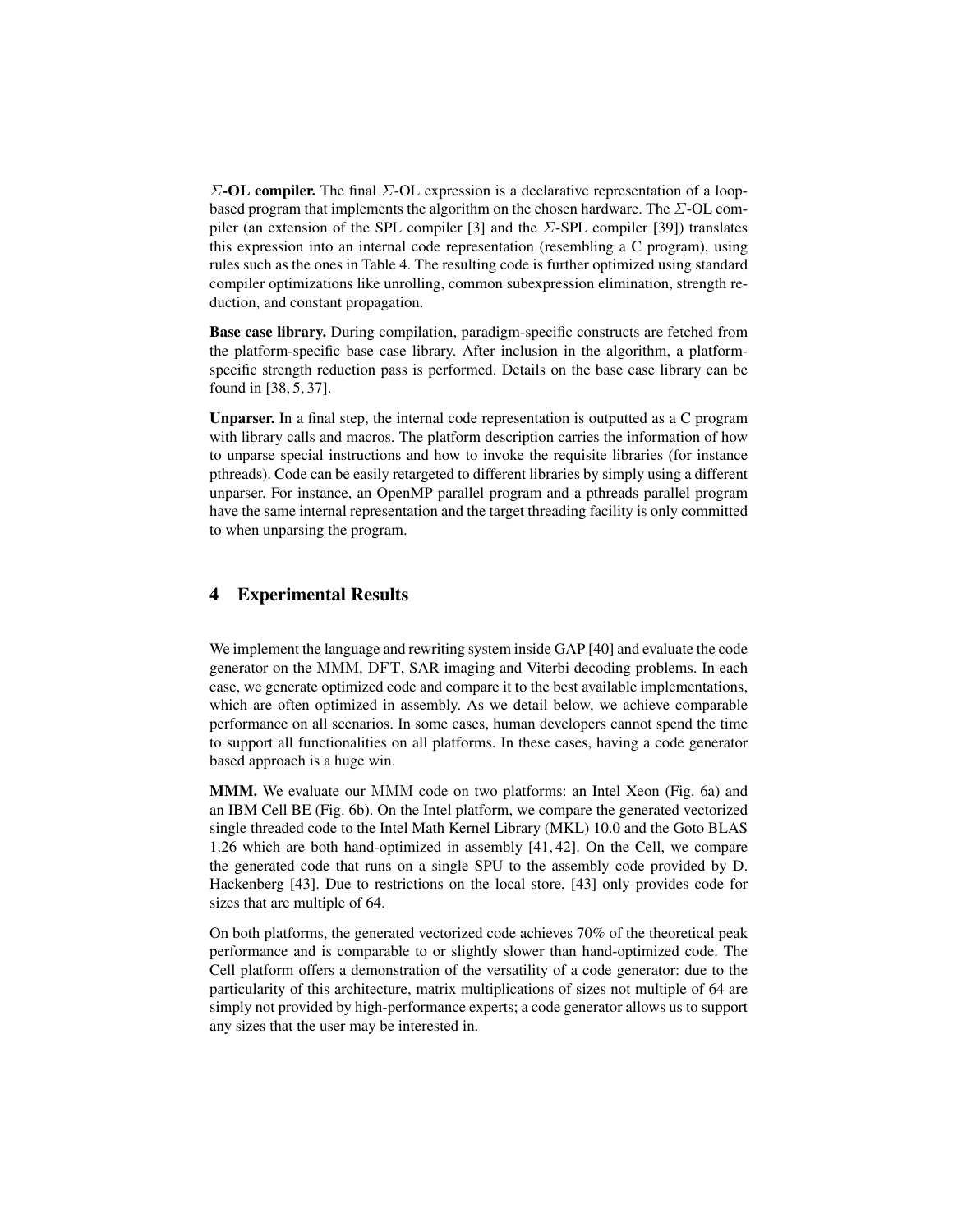| operator formula                                                                                                | code                                                                           |
|-----------------------------------------------------------------------------------------------------------------|--------------------------------------------------------------------------------|
| operators                                                                                                       |                                                                                |
| $\mathbf{r} = \mathrm{P}_n(\mathbf{x}, \mathbf{y})$                                                             | for $(i=0; i \le n; i++)$                                                      |
|                                                                                                                 | $r[i] = x[i]*y[i];$                                                            |
| $r = S_n(\mathbf{x}, \mathbf{y})$                                                                               | $r=0;$                                                                         |
|                                                                                                                 | for $(i=0; i < n; i++)$                                                        |
|                                                                                                                 | $r$ += $x[i]*y[i];$                                                            |
| $\mathbf{r} = \mathrm{K}_{m \times n}(\mathbf{x}, \mathbf{y})$                                                  | for $(i=0; i \le m; i++)$                                                      |
|                                                                                                                 | for $(j=0; j$                                                                  |
|                                                                                                                 | $r[i*m+1] = x[i]*y[j];$                                                        |
| $\mathbf{r} = L_m^{mn}(\mathbf{x})$                                                                             | for $(i=0; i \le m; i++)$                                                      |
|                                                                                                                 | for $(j=0; j$                                                                  |
| higher-order operators                                                                                          | $r[i+m*1] = x[n*1+1];$                                                         |
| $\mathbf{r} = (A \circ B)(\mathbf{x})$                                                                          | $t = B(x);$                                                                    |
|                                                                                                                 | $r = A(t);$                                                                    |
| $(\mathbf{r}, \mathbf{s}) = (A \times B)(\mathbf{x}, \mathbf{y})$                                               | $r = A(x)$ ;                                                                   |
|                                                                                                                 | $s = B(y)$ ;                                                                   |
| $\mathbf{r}=(I_m\otimes A_n)(\mathbf{x})$                                                                       | for $(i=0; i \leq m; i++)$                                                     |
|                                                                                                                 | $r[in:1:(i+1)n-1] = A(x[in:1:(i+1)n-1])$ ;                                     |
| $\mathbf{r} = (A_m \otimes I_n)(\mathbf{x})$                                                                    | for $(i=0; i \le m; i++)$                                                      |
|                                                                                                                 | $r[i:n:i+n(m-1)] = A(x[i:n:i+n(m-1)]);$                                        |
|                                                                                                                 |                                                                                |
| $\mathbf{r} = (\mathbf{P}_p \otimes A_{m \times n \to k})(\mathbf{x}, \mathbf{y})$                              | for $(i=0; i < p; i++)$                                                        |
|                                                                                                                 | $r[ik:1:(i+1)k-1] =$                                                           |
|                                                                                                                 | $A(x[i+m:1:(i+1)m-1],$                                                         |
|                                                                                                                 | $r[i*n:1:(i+1)n-1]$ ;                                                          |
| $\mathbf{r} = (A_{m \times n \to k} \otimes P_{p})(\mathbf{x}, \mathbf{y})$                                     | for $(i=0; i < p; i++)$                                                        |
|                                                                                                                 | $r[i:k:i+k(p-1))] =$                                                           |
|                                                                                                                 | $A(x[i:m:i+m(p-1))]$                                                           |
|                                                                                                                 | $r[i:n:i+n(p-1)]$ ;                                                            |
| $\mathbf{r} = (\mathrm{K}_{p \times q} \otimes A_{m \times n \to k})(\mathbf{x}, \mathbf{y})$                   | for $(i=0; i < p; i++)$                                                        |
|                                                                                                                 | for $(j=0; j$                                                                  |
|                                                                                                                 | $r[(i * p + j)k : 1 : (i * p + j + 1)k - 1] =$<br>$A(x[i \star m:1:(i+1)m-1],$ |
|                                                                                                                 | $r[j*n:1:(j+1)n-1])$ ;                                                         |
| $\mathbf{r} = (A_{m \times n \to k} \otimes K_{p \times q})(\mathbf{x}, \mathbf{y})$ for $(i=0; i \leq p; i++)$ |                                                                                |
|                                                                                                                 | for $(j=0; j$                                                                  |
|                                                                                                                 | $r[i * p + j : p * q : i * p + j + p * q * (k-1))] =$                          |
|                                                                                                                 | $A(x[i:p:i+p(m-1))]$ ,                                                         |
|                                                                                                                 | $r[j:q:j+q(n-1)]$ ;                                                            |

Table 4. Translating operator formulas to code. x and y denote the input and r and s the output vectors. The subscripts of A and B specify the signatures of the operators when they are relevant. We use Matlab-like notation:  $x[b:s:e]$  denotes the subvector of x starting at b, ending at e and extracted at stride s.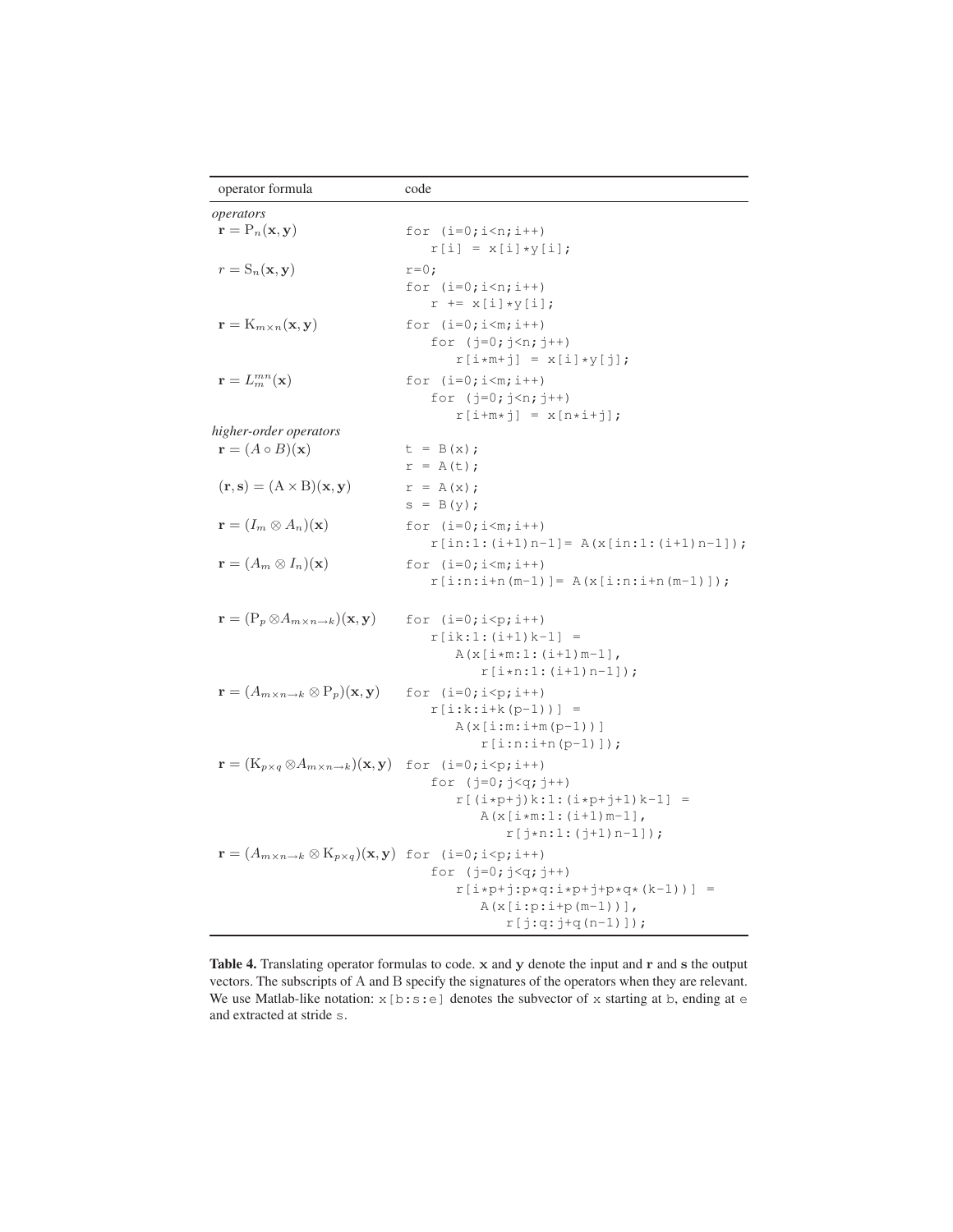

Fig. 6. Matrix Multiplication on two different platforms. All implementations are vectorized and single-threaded.



Fig. 7. Discrete Fourier transform (DFT) performance comparison between our generated code, Intel Performance Primitives (IPP) and FFTW. All implementations are vectorized and multithreaded.

DFT. We evaluate our generated kernels for the DFT against the Intel Performance Primitives (IPP) and the FFTW library [1, 19]. While IPP is optimized in assembly, FFTW's approach shows some similarities with ours since small sizes are automatically generated.

Fig. 7 shows that our performance is comparable or better than both libraries for a standard Intel platform. All libraries are vectorized and multi-threaded.

SAR. We evaluate the generated SAR code on an Intel Core2 Quad server (QX9650). We observe a steady performance of 34 Gigaflops/sec for 16 and 100 Megapixel SAR images with runtimes of 0.6 and 4.45 seconds respectively. This performance numbers are comparable with [44] who developed hand-optimized assembly code for a Cell Blade.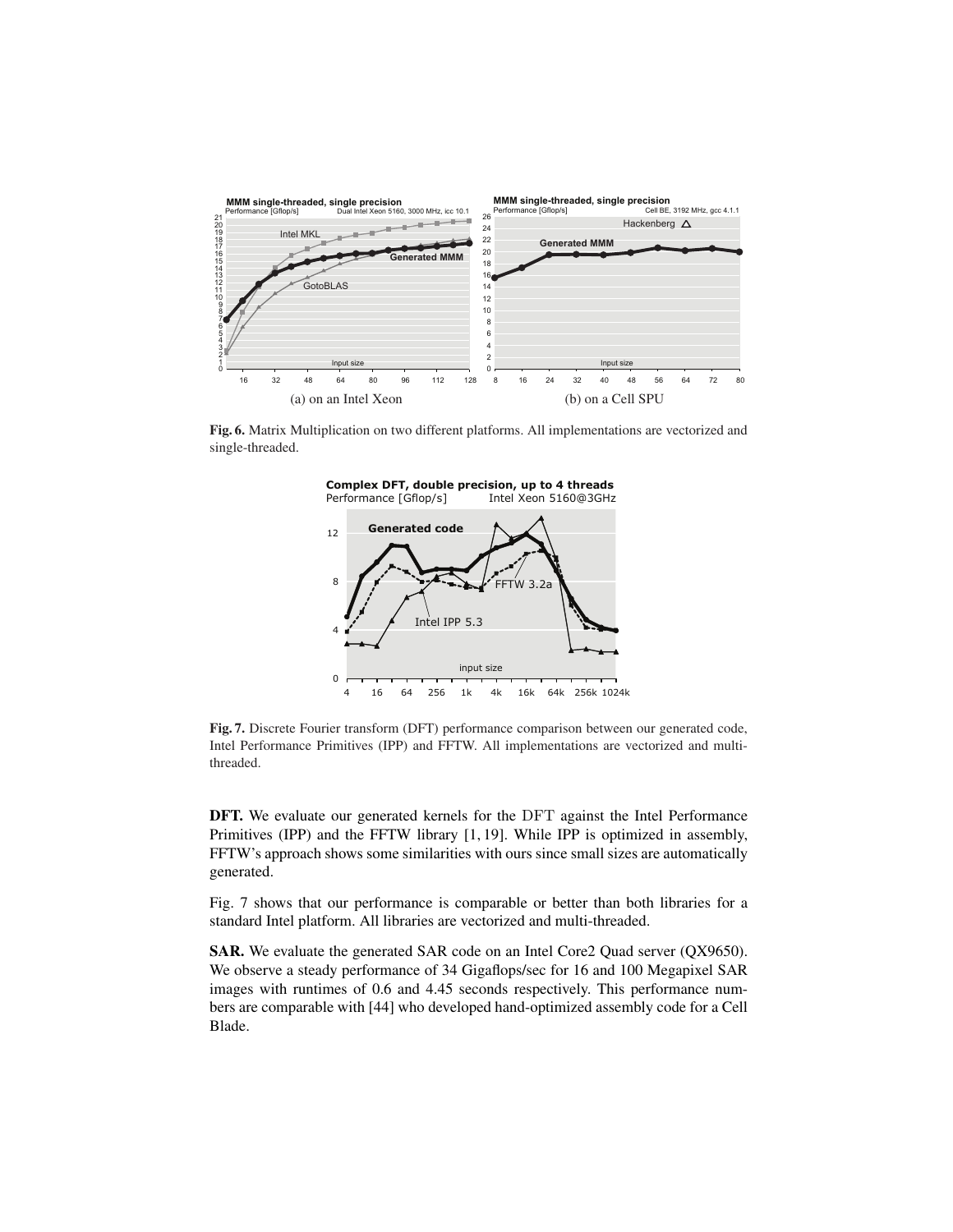

Fig. 8. Performance comparison between generated Viterbi decoders and hand-optimized decoders from Karn's Forward Error Correction (FEC) library. For each of the 4 different convolutional codes supported by the FEC library, Karn provides up to 4 implementations that vary in vector length. All performances are normalized to the scalar performance of the generated decoder.

Viterbi decoding. We evaluate our generated decoders against Karn's hand-written decoders [45]. Karn's forward error correction software supports four different common convolutional codes and four different vector lengths. For each pair of code and vector length, the forward pass is written and optimized in assembly. Due to the amount of work required, some combinations are not provided by the library.

In Fig. 8, we generated an optimized decoder for each possible combination and compared their performances to Karn's hand-optimized implementations. Analysis of the plot shows that our generated decoders have roughly the same performance than the hand-optimized assembly code from [45]. However, due to the code generator approach, we cover the full cross-product of codes and architectures. In particular, note that we are not limited to these four codes. An online interface is provided to generate decoders on demand [34, 46].

## 5 Conclusion

In this paper we presented OL, a framework to automatically generate high-performance implementations for a set of important kernels. Our approach aims at fully automating the implementation process, from algorithm selection and manipulation down to compiler-domain optimizations. It builds on and extends the library generation system for linear transforms, Spiral, to support multi-input/output and nonlinear kernels. The performance of the implementations our system produces rivals expertly hand-tuned implementations for the considered kernels. The approach is currently restricted to kernels with data-independent control flow, and we currently support limited functionality from a broad selection of domains. We plan to extend the approach to more kernels and domains in future work.

#### References

1. Intel: Integrated Performance Primitives 5.3, User Guide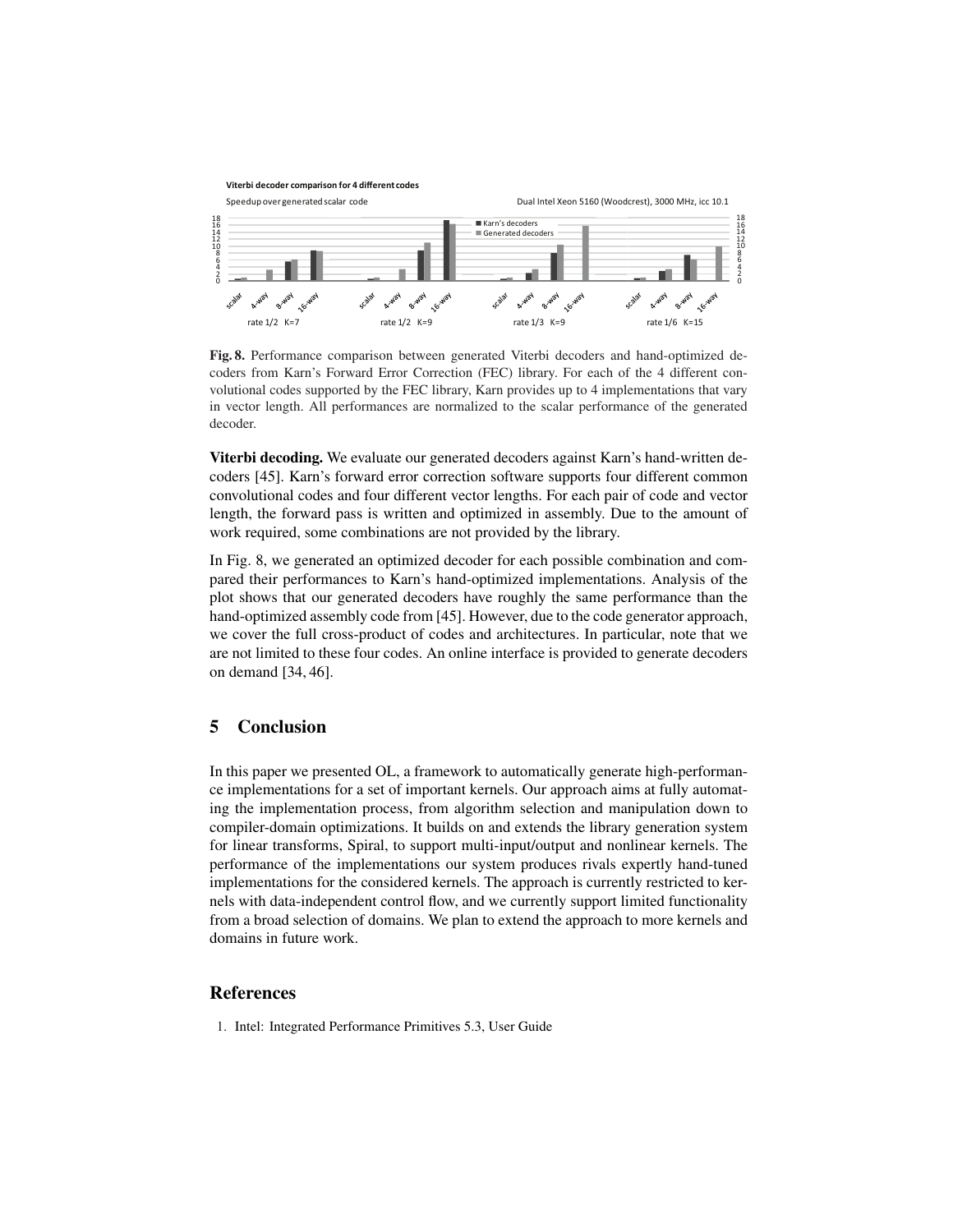- 2. Chellappa, S., Franchetti, F., Püschel, M.: How to write fast numerical code: A small introduction. In: Summer School on Generative and Transformational Techniques in Software Engineering (GTTSE). Volume 5235 of Lecture Notes in Computer Science., Springer (2008) 196–259
- 3. Xiong, J., Johnson, J., Johnson, R., Padua, D.: SPL: A language and compiler for DSP algorithms. In: Proc. Programming Language Design and Implementation (PLDI). (2001) 298–308
- 4. Püschel, M., Moura, J.M.F., Johnson, J., Padua, D., Veloso, M., Singer, B., Xiong, J., Franchetti, F., Gacic, A., Voronenko, Y., Chen, K., Johnson, R.W., Rizzolo, N.: SPIRAL: Code generation for DSP transforms. Proc. of the IEEE, special issue on "Program Generation, Optimization, and Adaptation" 93(2) (2005) 232– 275
- 5. Franchetti, F., Voronenko, Y., Püschel, M.: FFT program generation for shared memory: SMP and multicore. In: Proc. Supercomputing. (2006)
- 6. Franchetti, F., Voronenko, Y., Püschel, M.: A rewriting system for the vectorization of signal transforms. In: High Performance Computing for Computational Science (VECPAR). Volume 4395 of Lecture Notes in Computer Science., Springer (2006) 363–377
- 7. GPCE: ACM conference on generative programming and component engineering
- 8. Czarnecki, K., Eisenecker, U.: Generative Programming: Methods, Tools, and Applications. Addison-Wesley (2000)
- 9. Batory, D., Johnson, C., MacDonald, B., von Heeder, D.: Achieving extensibility through product-lines and domain-specific languages: A case study. ACM Transactions on Software Engineering and Methodology (TOSEM) 11(2) (2002) 191–214
- 10. Batory, D., Lopez-Herrejon, R., Martin, J.P.: Generating product-lines of product-families. In: Proc. Automated Software Engineering Conference (ASE). (2002)
- 11. Smith, D.R.: Mechanizing the development of software. In Broy, M., ed.: Calculational System Design, Proc. of the International Summer School Marktoberdorf, NATO ASI Series, IOS Press (1999) Kestrel Institute Technical Report KES.U.99.1.
- 12. Gough, K.J.: Little language processing, an alternative to courses on compiler construction. SIGCSE Bulletin 13(3) (1981) 31–34
- 13. Bentley, J.: Programming pearls: little languages. Communications of the ACM 29(8) (1986) 711–721
- 14. Hudak, P.: Domain specific languages. Available from author on request (1997)
- 15. Czarnecki, K., O'Donnell, J., Striegnitz, J., Taha, W.: DSL implementation in MetaOCaml, Template Haskell, and C++. In: Dagstuhl Workshop on Domain-specific Program Generation. LNCS. LNCS (2004)
- 16. Taha, W.: Domain-specific languages. In: Proceedings of International Conference on Computer Engineering and Systems (ICCES) 2008. (2008)
- 17. Whaley, R.C., Dongarra, J.: Automatically Tuned Linear Algebra Software (ATLAS). In: Proc. Supercomputing. (1998) math-atlas. sourceforge.net.
- 18. Im, E.J., Yelick, K., Vuduc, R.: Sparsity: Optimization framework for sparse matrix kernels. Int'l J. High Performance Computing Applications 18(1) (2004)
- 19. Frigo, M., Johnson, S.G.: The design and implementation of FFTW3. Proc. of the IEEE, special issue on "Program Generation, Optimization, and Adaptation" 93(2) (2005) 216–231
- 20. Frigo, M.: A fast Fourier transform compiler. In: Proc. ACM SIGPLAN conference on Programming Language Design and Implementation (PLDI). (1999) 169–180
- 21. Baumgartner, G., Auer, A., Bernholdt, D.E., Bibireata, A., Choppella, V., Cociorva, D., Gao, X., Harrison, R.J., Hirata, S., Krishanmoorthy, S., Krishnan, S., Lam, C.C., Lu, Q., Nooijen, M., Pitzer, R.M., Ramanujam, J., Sadayappan, P., Sibiryakov, A.: Synthesis of highperformance parallel programs for a class of ab initio quantum chemistry models. Proc. of the IEEE 93(2) (2005) special issue on "Program Generation, Optimization, and Adaptation".